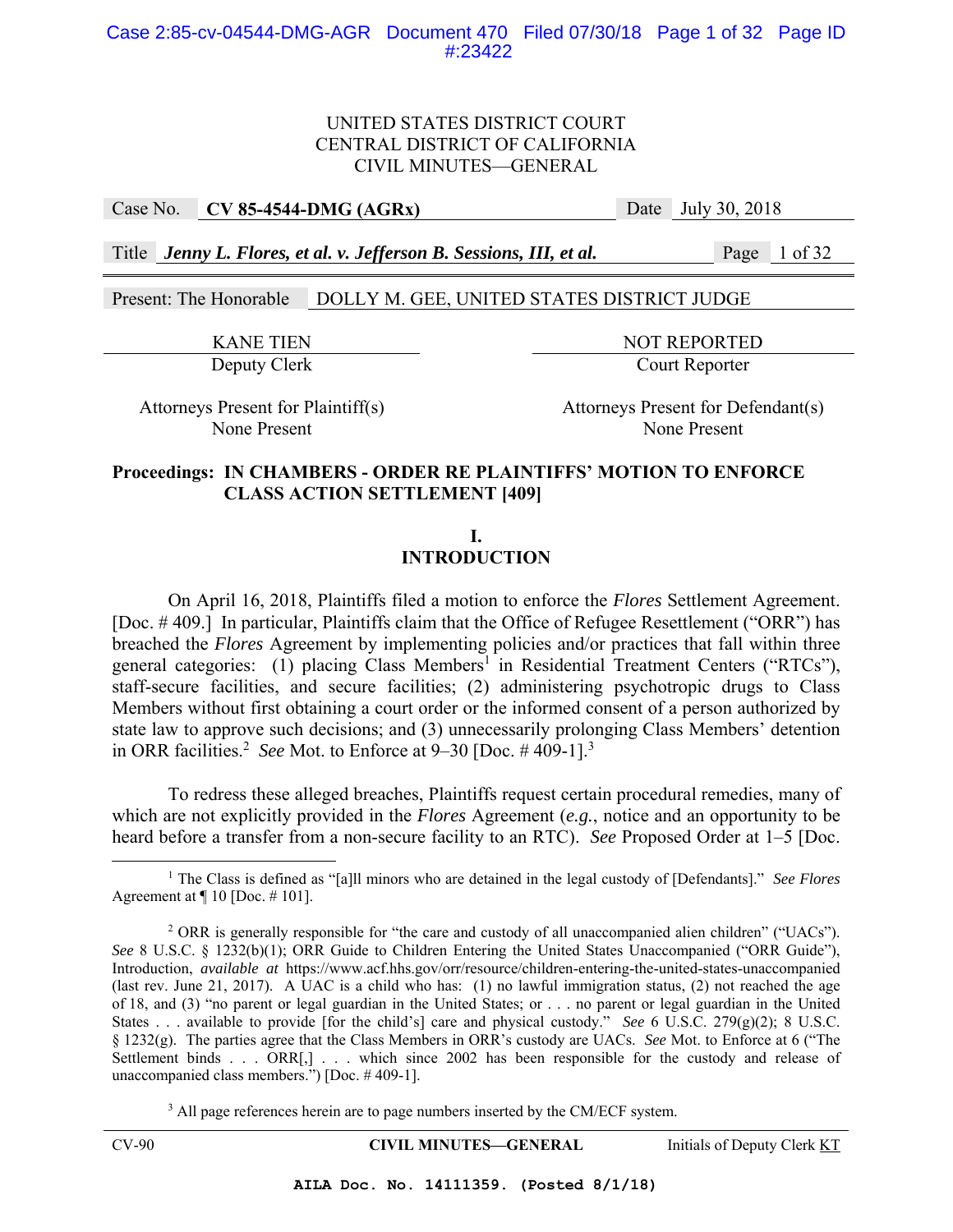#### Case 2:85-cv-04544-DMG-AGR Document 470 Filed 07/30/18 Page 2 of 32 Page ID #:23423

#### UNITED STATES DISTRICT COURT CENTRAL DISTRICT OF CALIFORNIA CIVIL MINUTES—GENERAL

| Case No. CV 85-4544-DMG (AGRx)                                      | Date July 30, 2018 |
|---------------------------------------------------------------------|--------------------|
|                                                                     |                    |
| Title Jenny L. Flores, et al. v. Jefferson B. Sessions, III, et al. | Page 2 of 32       |

# 422-1]. Defendants contend that they have not violated the *Flores* Agreement, and claim that the William Wilberforce Trafficking Victims Protection Reauthorization Act ("TVPRA") supersedes certain aspects of the *Flores* Agreement's placement and suitability provisions. *See* Opp'n re Mot. to Enforce at 9–31 [Doc. # 425]. The motion has been fully briefed. [Doc. ## 425, 434.] Both sides apparently fail to comprehend this Court's role in these proceedings. Plaintiffs seek extracontractual remedies for alleged constitutional violations in the context of a motion to enforce the consent decree, whereas Defendants urge the Court to abdicate its responsibility to redress violations of the Agreement's explicit terms. It is therefore unsurprising that the Court **GRANTS IN PART** and **DENIES IN PART** Plaintiffs' motion to enforce.

#### **II. LEGAL STANDARD**

The Court incorporates the legal standard articulated in Part II of its June 27, 2017 Order and need not repeat it here. *See* Order re Pls.' Mot. to Enforce & Appoint a Special Monitor at 2–4 [Doc. # 363].

## **III. DISCUSSION**

 Before discussing Defendants' alleged breaches of the *Flores* Agreement, the Court must first address the scope of its authority to enforce that Agreement and whether the TVPRA supersedes any of its provisions.

#### **A. The Court's Remedial Powers for Breach of Contract**

 Plaintiffs seek certain procedural remedies that are not set forth in the *Flores* Agreement, including an order requiring ORR to: provide notice and an opportunity to be heard by an immigration judge *before* a Class Member may be transferred to an RTC, staff-secure facility, or secure facility;<sup>4</sup> obtain a court order or informed written consent prior to the administration of

 $\begin{array}{c|c}\n\hline\n\end{array}$  Paragraph 24C provides that "Defendants shall provide minors not placed in licensed programs with a notice of the reasons for housing the minor in a detention or medium security facility," but the provision does not require this notice to be provided in advance of the transfer to those facilities. *See Flores* Agreement at ¶ 24C [Doc. # 101]. Paragraph 27 also provides that if a minor is represented by counsel, then the minor's attorney must generally be given "advance notice" of the transfer. *See id.* at ¶ 27. Neither provision requires advance written notice to be provided to minors who are not represented by counsel.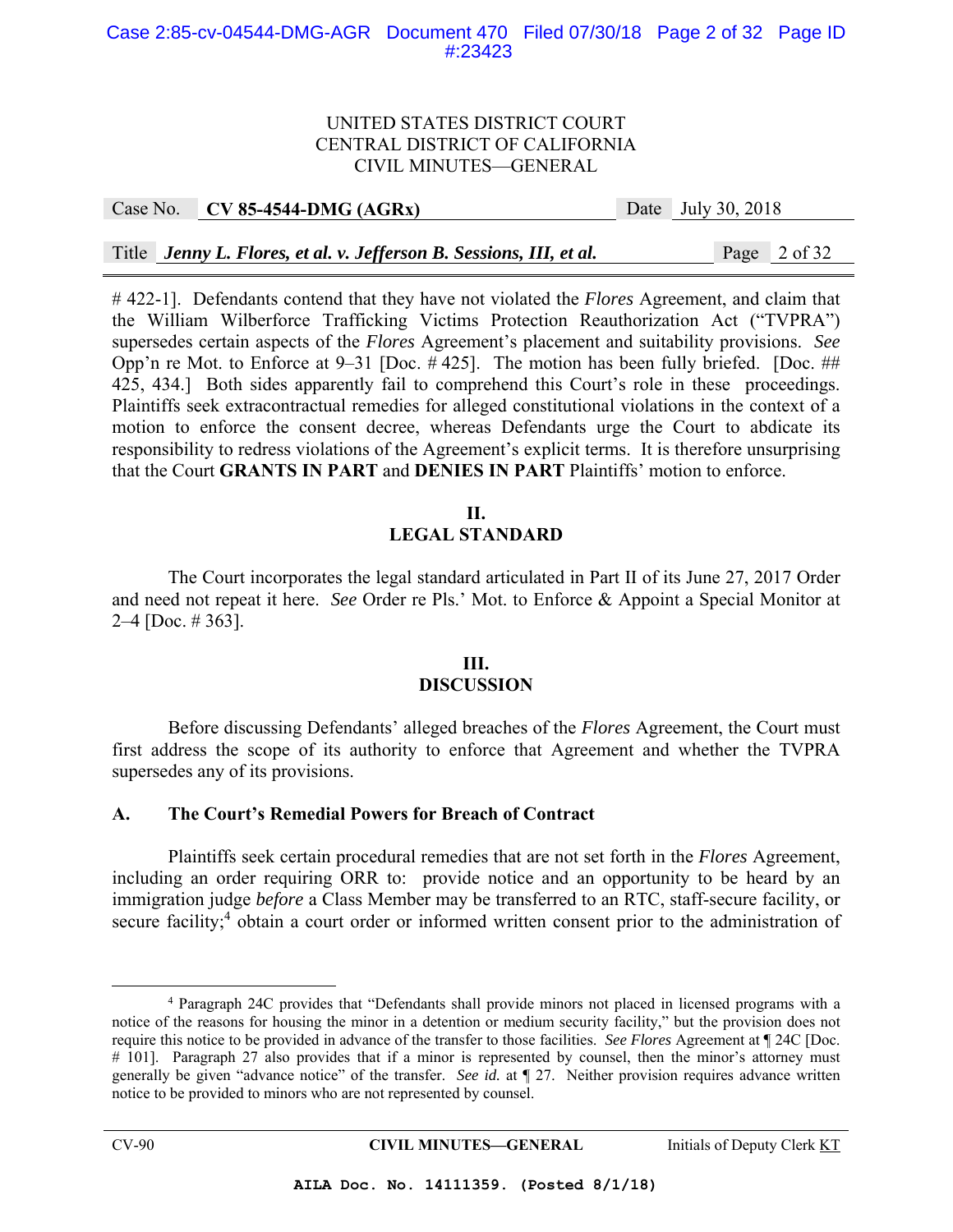#### Case 2:85-cv-04544-DMG-AGR Document 470 Filed 07/30/18 Page 3 of 32 Page ID #:23424

#### UNITED STATES DISTRICT COURT CENTRAL DISTRICT OF CALIFORNIA CIVIL MINUTES—GENERAL

| Case No. CV 85-4544-DMG (AGRx)                                      | Date July 30, 2018 |
|---------------------------------------------------------------------|--------------------|
|                                                                     |                    |
| Title Jenny L. Flores, et al. v. Jefferson B. Sessions, III, et al. | Page 3 of 32       |

psychotropic drugs to a Class Member;<sup>5</sup> and release a Class Member to a proposed sponsor or refer the proposed sponsor's suitability determination to a state juvenile authority within 30 days of receiving a complete family reunification packet.<sup>6</sup> See Plaintiffs' Proposed Order at 3–5 [Doc. # 422-1]. Plaintiffs contend that this Court has the authority to provide them such relief in the context of the instant motion to enforce. *See* Mot. to Enforce at 8–9. The Court concludes that, on this motion to enforce, Plaintiffs are entitled to only such relief as is explicitly or implicitly authorized by the *Flores* Agreement.

 "Without question courts treat consent decrees as contracts for enforcement purposes." *See United States v. Asarco Inc.*, 430 F.3d 972, 980 (9th Cir. 2005). "[A] motion to enforce [a] settlement agreement essentially is an action to specifically enforce a contract." *See Adams v. Johns-Manville Corp.*, 876 F.2d 702, 709 (9th Cir. 1989). In contrast, a contempt motion seeks relief that "*coerces* compliance with a court order . . . ." *See Kelly v. Wengler*, 822 F.3d 1085, 1097 (9th Cir. 2016) (emphasis added). The former merely requires a showing that the preponderance of the evidence establishes that a breach occurred, *see O'Neil v. Bunge Corp.*, 365 F.3d 820, 822 (9th Cir. 2004) ("[T]he construction and enforcement of settlement agreements are governed by principles of local law which apply to interpretation of contracts generally." (internal quotation marks omitted) (quoting *United Commercial Ins. Serv., Inc. v. Paymaster Corp.*, 962 F.2d 853, 856 (9th Cir. 1992)); *Buss v. Superior Court of L.A. Cty.*, 16 Cal. 4th 35, 54 (1997) (contract causes of action are subject to the preponderance standard), whereas the latter utilizes the "clear and convincing evidence" standard. *See Labor/Community Strategy Ctr. v. L.A. Cty. Metro. Transp. Auth.*, 564 F.3d 1115, 1123 (9th Cir. 2009).

 Notwithstanding these distinctions between enforcement and contempt motions, Plaintiffs insist that they need only satisfy the preponderance standard to obtain the extracontractual procedural relief that they seek. *See* Reply at 8 ("The Court need not hold Defendants in contempt to prescribe procedural remedies for substantive violations of the Settlement, but may

 $rac{1}{5}$ <sup>5</sup> As discussed *infra* Part III.D, Texas's child welfare laws and regulations limit Defendants' authority to administer psychotropic drugs to Class Members detained at Shiloh RTC, and the *Flores* Agreement requires Defendants to adhere to such state laws. *See Flores* Agreement, Ex. 1 at ¶ A (requiring licensed programs to "comply with all applicable state child welfare laws and regulations") [Doc. # 101]. Therefore, the Court will afford such procedural protections to Class Members housed at Shiloh RTC.

<sup>6</sup> ORR defines the term "sponsor" as "an individual (in the majority of cases a parent or other relative) or entity to which ORR releases an unaccompanied alien child out of Federal custody." *See* ORR Guide, Guide to Terms, *available at* https://www.acf.hhs.gov/orr/resource/children-entering-the-united-states-unaccompanied (last rev. June 21, 2017). For the purposes of clarity and consistency, this Order uses the term "sponsor" instead of "custodian."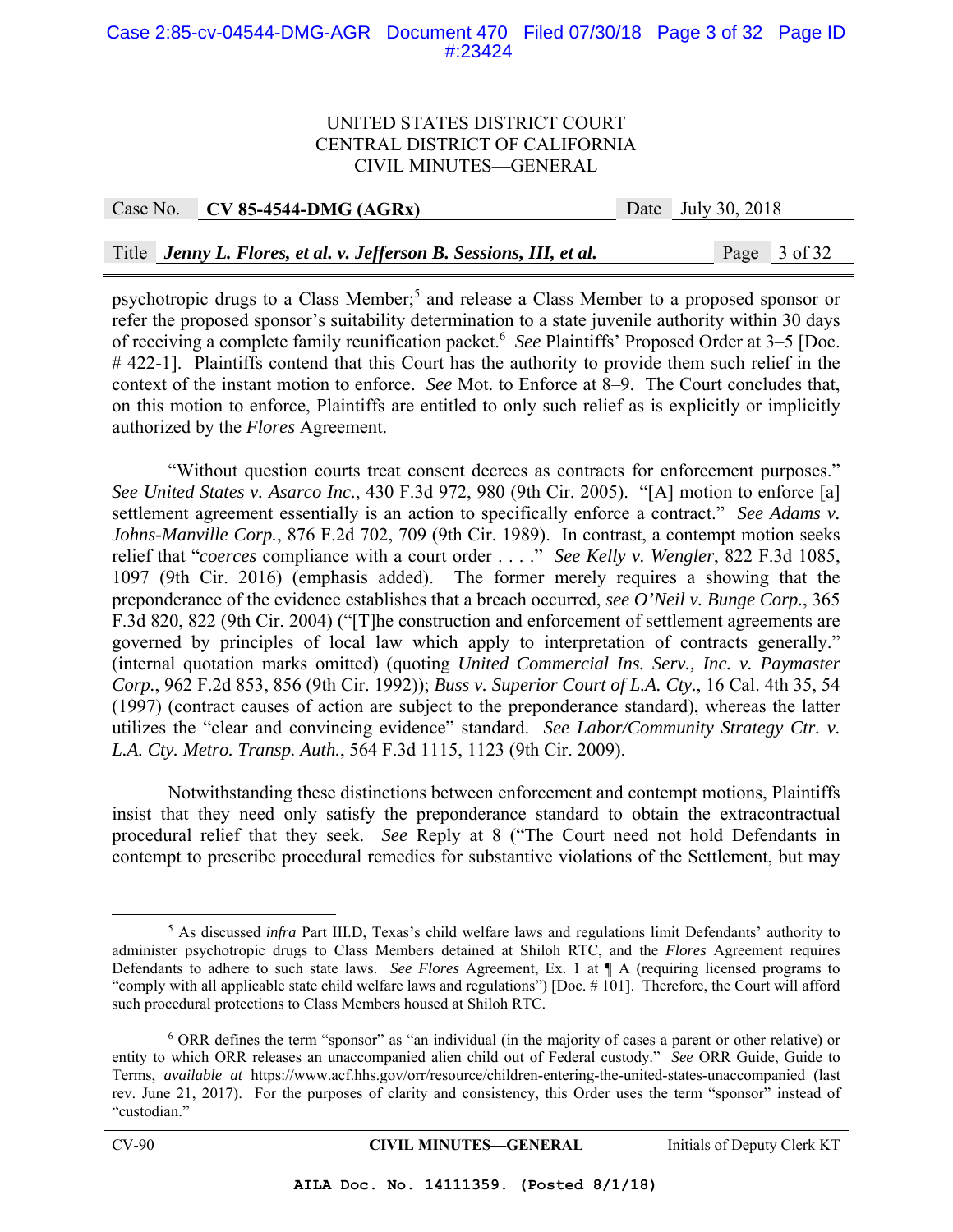#### Case 2:85-cv-04544-DMG-AGR Document 470 Filed 07/30/18 Page 4 of 32 Page ID #:23425

#### UNITED STATES DISTRICT COURT CENTRAL DISTRICT OF CALIFORNIA CIVIL MINUTES—GENERAL

| Case No. CV 85-4544-DMG $(AGRx)$                                    | Date July 30, 2018 |
|---------------------------------------------------------------------|--------------------|
|                                                                     |                    |
| Title Jenny L. Flores, et al. v. Jefferson B. Sessions, III, et al. | Page 4 of 32       |

do so upon a preponderance of the evidence."). Yet, none of the authorities upon which they rely supports this proposition.

Several of the cases Plaintiffs cite arose in the context of civil contempt proceedings. *See Stone v. City & Cty. of S.F.*, 968 F.2d 850, 852 (9th Cir. 1992) (appeal of a contempt order for failure to comply with a consent decree); *E.E.O.C. v. Local 580, Int'l Ass'n of Bridge Structural & Ornamental Ironworkers*, 925 F.2d 588, 595 (2d Cir. 1991) ("In civil contempt cases, a court has discretion to fashion sanctions which are necessary to coerce compliance with its orders, and remedies which 'compensate complainant for losses sustained.'" (quoting *Local 28 of the Sheet Metal Workers' Int'l Ass'n v. EEOC*, 478 U.S. 421, 443 (1986))); *United States v. N.Y.C. Dist. Council of N.Y.C.*, 229 Fed. App'x 14, 17 (2d Cir. 2007) ("A contempt order is a 'potent weapon,' that is inappropriate if 'there is a fair ground of doubt as to the wrongfulness of the defendant's conduct.'" (quoting *Int'l Longshoremen's Ass'n v. Phila. Marine Trade Ass'n*, 389 U.S. 64, 76 (1967); *Cal. Artificial Stone Paving Co. v. Molitor*, 113 U.S. 609, 618 (1885)).

Although *United States v. Volvo Powertrain Corp.*, 758 F.3d 330 (D.C. Cir. 2014), was not decided in the context of a contempt motion, that case is sharply distinguishable from the instant matter. There, the D.C. Circuit upheld a district court's imposition of monetary sanctions for violations of a consent decree even though the decree did not provide any remedies for the type of breach at issue (*i.e.*, the defendant's affiliate sought EPA certification of nonroad compression-ignition engines that did not meet certain emissions standards). *See id.* at 333–34, 343–45. *Volvo* is inapposite for two reasons: (1) the defendant waived the argument that the plaintiff needed to satisfy the clear and convincing standard to obtain these sanctions; and (2) the relief was relatively limited and akin to a traditional contract remedy. *See id.* at 337–39, 344–45. *Volvo* does not establish that the Court's authority to enforce the *Flores* Agreement extends so far as to create an entirely new procedural framework protecting Class Members' underlying contractual rights. *Cf. Stone*, 968 F.2d at 861 (contempt case in which the Ninth Circuit stated that, "[i]n employing their broad equitable powers, federal courts should 'exercise the least possible power adequate to the end proposed'" (quoting *Spallone v. United States*, 493 U.S. 265, 280 (1990)).7

 <sup>7</sup> <sup>7</sup> Plaintiffs point out that this Court ordered Defendants' juvenile coordinator to submit quarterly written reports directly to the Court and to disclose class statistics to Plaintiffs' counsel on a *monthly* (as opposed to semiannual) basis, even though the *Flores* Agreement does not impose those requirements. *See* Reply at 9 (citing June 27, 2017 Order at 33 [Doc. # 363]; Order re Resp. to Order to Show Cause at 15 [Doc. # 189]); Order Setting Deadlines for Compliance Reports (requiring the Juvenile Coordinators to submit reports to the Court every 3–4 months) [Doc. # 380]; *see also Flores* Agreement at ¶¶ 29–30 (requiring Defendants to disclose class statistics to Plaintiffs' counsel on only a semi-annual basis, and providing that "the INS Juvenile Coordinator" shall report to the Court on only an annual basis) [Doc. # 101]. Such measures flow from the contract and fall within the scope of the Court's existing powers to monitor compliance with the *Flores* Agreement, and the parties interposed no objections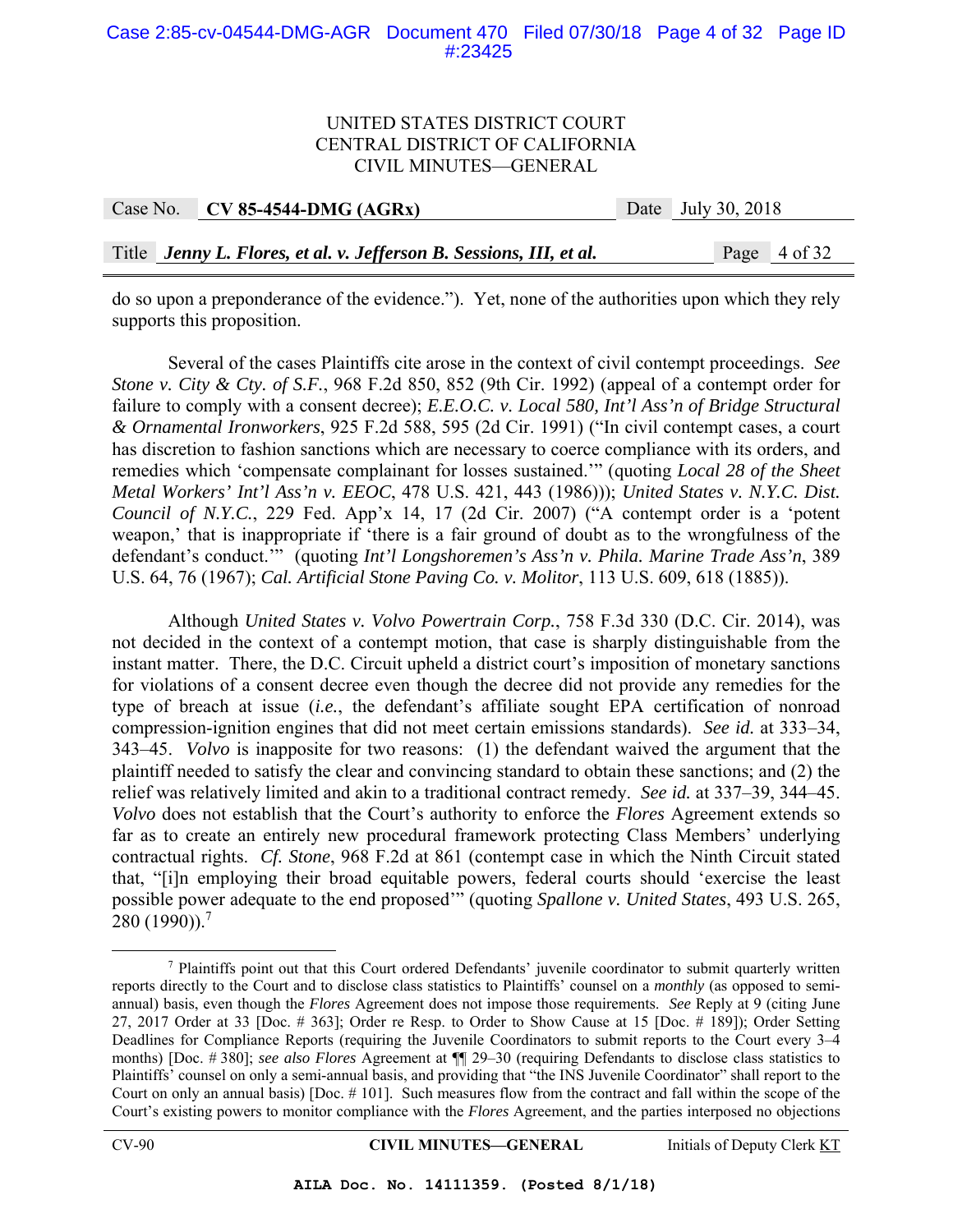#### Case 2:85-cv-04544-DMG-AGR Document 470 Filed 07/30/18 Page 5 of 32 Page ID #:23426

#### UNITED STATES DISTRICT COURT CENTRAL DISTRICT OF CALIFORNIA CIVIL MINUTES—GENERAL

| Case No. CV 85-4544-DMG (AGRx)                                      | Date July 30, 2018 |
|---------------------------------------------------------------------|--------------------|
|                                                                     |                    |
| Title Jenny L. Flores, et al. v. Jefferson B. Sessions, III, et al. | Page 5 of 32       |

Plaintiffs further argue that the *Flores* Agreement creates substantive rights that are protected by the Due Process Clause. *See* Mot. to Enforce at 8–9. According to Plaintiffs, "[c]onstitutional principles of due process" require the imposition of more robust procedural protections to mitigate the risk of erroneous deprivation of Class Members' substantive rights. *See* Reply at 28–32. Plaintiffs rely principally on *Smith v. Sumner*, 994 F.2d 1401 (9th Cir. 1993), *Beltran v. Cardall*, 222 F. Supp. 3d 476 (E.D. Va. 2016), *Santos v. Smith*, 260 F. Supp. 3d 598 (W.D. Va. 2017), and *Maldonado v. Lloyd*, No. 18 Civ. 3089 (JFK), 2018 WL 2089348 (S.D.N.Y. May 5, 2018), for that proposition. *See* Mot. to Enforce at 8–9; Reply at 8–10, 28–30. Whatever the merits of this claim, it has no place in a motion to enforce the consent decree. The vindication of a constitutional right is not coterminous with the enforcement of a contractual provision. *See Adams*, 876 F.2d at 709. *Sumner*, *Beltran*, *Santos*, and *Maldonado* do not compel a contrary conclusion.8 *See Sumner*, 994 F.2d at 1402, 1404–07 (state prisoner filed suit under 42 U.S.C. section 1983 for a violation of his due process rights); *Beltran*, 222 F. Supp. 3d at 479, 481–82, 489–90 (district court granted habeas relief because the respondents detained the child in violation of the Due Process Clause); *Santos*, 260 F. Supp. 3d at 600 (same); *Maldonado*, 2018 WL 2089348 at \*1, \*7–10 (same).

Plaintiffs also contend that although Paragraph 24B allows a minor to obtain judicial review of his or her placement in a particular type of facility, *see Flores* Agreement at ¶ 24B [Doc. # 101], that option is not a "viable remedy." *See* Mot. to Enforce at 14–15. Plaintiffs explain that the TVPRA requires ORR to "ensure, to the greatest extent practicable . . . that all unaccompanied minor children [in ORR's custody], and who are not [from contiguous countries] have counsel to represent them in legal proceedings or matters and protect them from mistreatment, exploitation, and trafficking." *See* 8 U.S.C. § 1232(c)(5). They present evidence showing that ORR has contracted with the Vera Institute of Justice to provide legal aid programs to Class Members, *see* Mot. to Enforce at 14 (citing [Doc. # 239-3 at 51 (excerpt from Vera contract)]), and allege that ORR has instructed Vera-funded attorneys not to challenge ORR's placement decisions. *See id.* at 15 (citing Mixon Decl. at ¶ 9, Pls.' Ex. 81 [Doc. 409-5]; Williams Decl. at ¶ 19, Pls.' Ex. 85 [Doc. # 409-5]; Stuart Decl. at ¶ 22–24, Pls.' Ex. 86 [Doc. # 409-5]). Yet, Defendants correctly point out that "nothing in the Agreement . . . suggests that the parties' agreement to these terms was based on any requirement that [Defendants] would provide

8 For that same reason, Plaintiffs' citations to *Gerstein v. Pugh*, 420 U.S. 103 (1975), *Miranda v. Arizona*, 384 U.S. 436 (1966), and *Mathews v. Eldridge*, 424 U.S. 319 (1976), are inapposite. *See* Mot. to Enforce at 8–9.

CV-90 **CIVIL MINUTES—GENERAL** Initials of Deputy Clerk KT

to these modest remedial measures. The procedural remedies that Plaintiffs request do not have these characteristics.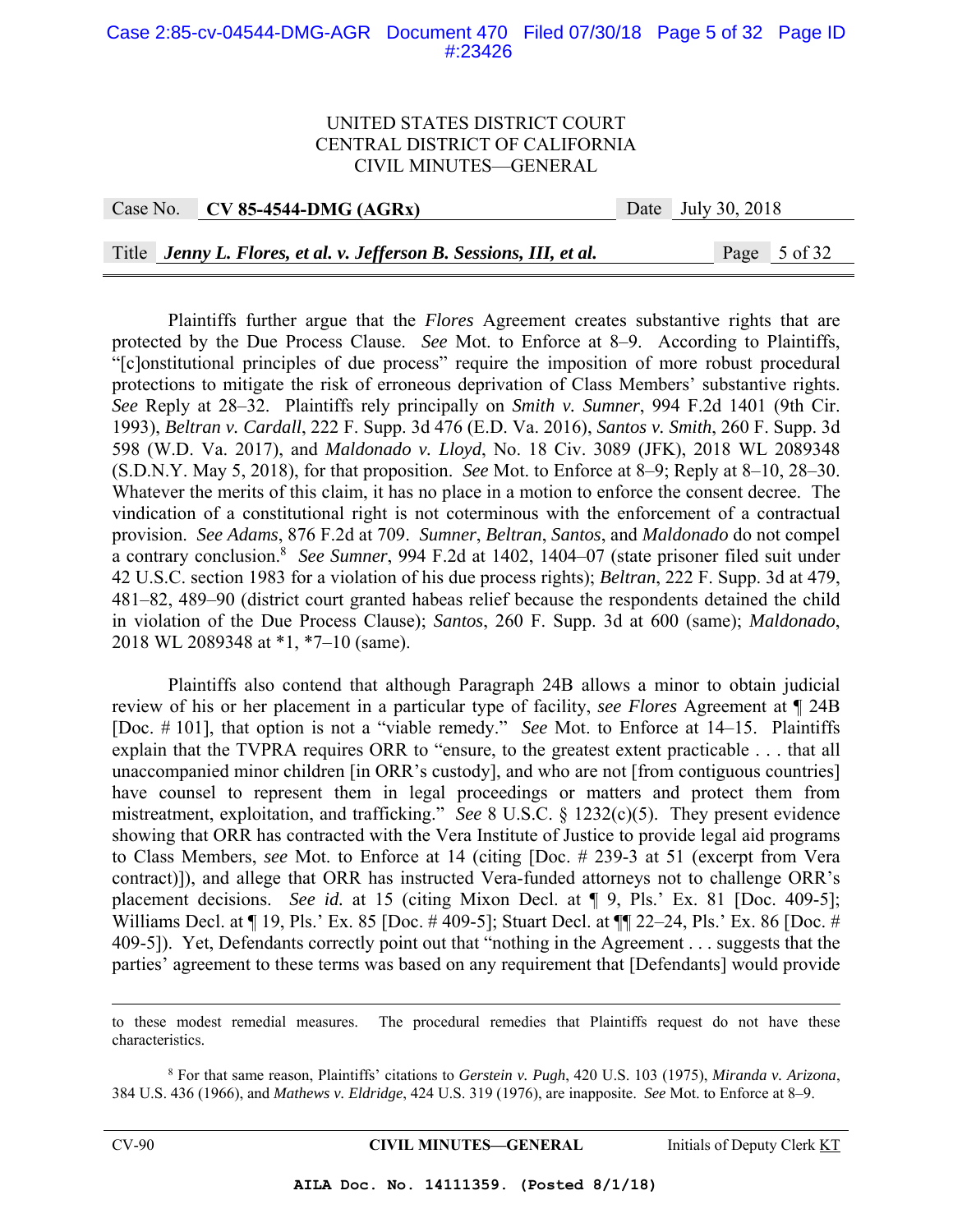#### Case 2:85-cv-04544-DMG-AGR Document 470 Filed 07/30/18 Page 6 of 32 Page ID #:23427

#### UNITED STATES DISTRICT COURT CENTRAL DISTRICT OF CALIFORNIA CIVIL MINUTES—GENERAL

|  | Case No. CV 85-4544-DMG (AGRx)                                      | Date July 30, 2018 |
|--|---------------------------------------------------------------------|--------------------|
|  |                                                                     |                    |
|  | Title Jenny L. Flores, et al. v. Jefferson B. Sessions, III, et al. | Page 6 of 32       |

such counsel, or that such agreement was contingent on access to counsel in any way." *See* Opp'n re Mot. to Enforce at 18. Thus, this practice does not breach the *Flores* Agreement.<sup>9</sup>

 Despite the fact that the Court cannot afford Plaintiffs much of the extracontractual relief they seek, the Court does have the authority to determine whether Defendants have breached the Agreement by, *inter alia*, failing to adhere to "all applicable state child welfare laws and regulations." *See Flores* Agreement, Ex. 1 at ¶ A [Doc. # 101]. The remainder of this Order addresses that question.

## **B. The TVPRA Did Not Supersede the** *Flores* **Agreement's Placement and Suitability Provisions**

 Defendants argue that the TVPRA superseded provisions of the *Flores* Agreement that govern ORR's placement of a UAC in a secure facility and the review procedures for such placements.10 *See* Opp'n re Mot. to Enforce at 16–17. Defendants further contend that the TVPRA conferred upon ORR the exclusive authority to determine the suitability of a proposed sponsor, thereby superseding the portion of the *Flores* Agreement's provision that allows ORR to conduct "[a] positive suitability assessment . . . prior to release to any [proposed sponsor] . . . ." *See id.* at 29–30; *Flores* Agreement at ¶ 17 [Doc. # 101]. As a result, Defendants claim that Plaintiffs cannot challenge ORR's placement and suitability procedures in a motion to enforce the *Flores* Agreement. *See id.* at 16, 30. These arguments are meritless. Moreover, if these arguments have a familiar ring, it is because the Court previously rejected Defendants' similar argument in a slightly different context relating to enforcement of Paragraph 24A of the Agreement. *See* Court's January 20, 2017 Order at 5–8 [Doc. # 318]; *Flores v. Sessions*, 862

 $\frac{1}{\sqrt{9}}$ <sup>9</sup> Plaintiffs suggest the Ninth Circuit has already held that ORR must allow immigration judges to determine whether Class Members may be placed in secure facilities. *See* Mot. to Enforce at 13–14; Reply at 13. Although the Ninth Circuit concluded that "bond hearings help to guide ORR in making its placement determinations for unaccompanied minors," the panel did not hold that Paragraph 24A's bond hearing requirement governs ORR's placement decisions. *See Flores v. Sessions*, 862 F.3d 863, 868 (9th Cir. 2017). In fact, the court observed that "[i]mmigration judges may assess whether a minor *should remain detained* or otherwise in the government's custody, but there must still be a *separate decision* with respect to the implementation of the child's appropriate care and custody." *See id.* at 878 (emphasis added).

<sup>&</sup>lt;sup>10</sup> Although Defendants do not identify which portions of the Agreement have been superseded by the TVPRA's provisions governing secure facilities, it appears that Defendants claim that Paragraphs 21, 22, 23, 24B, 24C, and 24D are no longer operable. These Paragraphs articulate and define the criteria for placement in a "detention facility" and permit judicial review of such decisions. *See Flores* Agreement at ¶¶ 21–23, 24B–24D [Doc. # 101].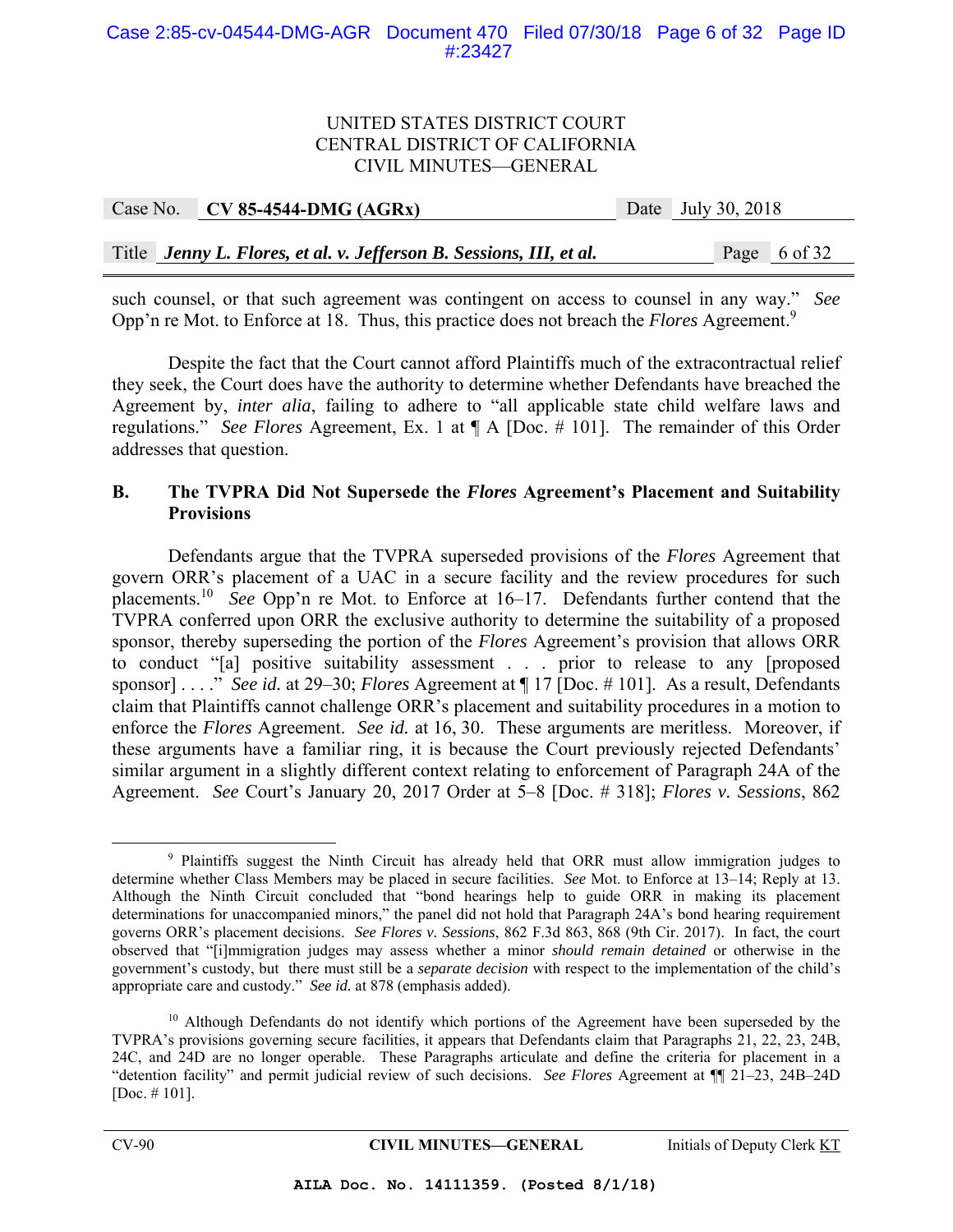#### Case 2:85-cv-04544-DMG-AGR Document 470 Filed 07/30/18 Page 7 of 32 Page ID #:23428

#### UNITED STATES DISTRICT COURT CENTRAL DISTRICT OF CALIFORNIA CIVIL MINUTES—GENERAL

| Case No. $\vert$ CV 85-4544-DMG (AGRx)                              | Date July 30, 2018 |
|---------------------------------------------------------------------|--------------------|
|                                                                     |                    |
| Title Jenny L. Flores, et al. v. Jefferson B. Sessions, III, et al. | Page 7 of 32       |

F.3d 863, 865, 874–81 (9th Cir. 2017) (affirming this Court's conclusion that the TVPRA does not supersede Paragraph 24A).

 The TVPRA provides that "[a] child shall not be placed in a secure facility *absent a determination* that the child poses a danger to self or others or has been charged with having committed a criminal offense. The placement of a child in a secure facility shall be reviewed, at a minimum, on a monthly basis, in accordance with the procedures prescribed by the Secretary [of the Department of Health and Human Services], to determine if such placement remains warranted." *See* 8 U.S.C. § 1232(c)(2) (emphasis added). Admittedly, Section 1232(c)(2) does not restate verbatim Paragraph 21's criteria for detaining Class Members in a secure facility.<sup>11</sup> *See infra* Part III.C.2. In particular, Paragraph 21 limits the categories of conduct that may justify such detention, *see Flores* Agreement at ¶ 21A, and specifies the circumstances under which Defendants may place a Class Member in a secure facility due to the danger posed by that minor. *See e.g.*, *id.* at ¶ 21B (providing that a Class Member may be detained if he or she "has committed, or has made credible threats to commit, a violent or malicious act (whether directed at himself or others) while in [Defendants'] legal custody or while in the presence of an ... officer [of Defendants]"). Assuming without deciding that Section  $1232(c)(2)$ 's placement criteria are broader in some respects than those provided in Paragraph 21, that would not establish that "compliance with the . . . TVPRA would *directly conflict* with the *Flores* Agreement" such that the former supersedes the latter. *See Flores*, 862 F.3d at 874 (emphasis added). Section 1232(c)(2) identifies circumstances that are *necessary* for placement of a UAC in a secure facility, whereas Paragraph 21 delineates conditions that *permit* such detention. Defendant has not shown that Paragraph 21 does anything other than complement Section  $1232(c)(2)$ .

Moreover, ORR's statutory obligation to review its placement decision every month is in no way inconsistent with the *Flores* Agreement's notice and judicial review provisions.12 *See*

 <sup>11</sup> Paragraph 21 uses the terms "detention facility" and "secure facility" interchangeably. *See Flores* Agreement at ¶ 21 [Doc. # 101].

<sup>&</sup>lt;sup>12</sup> Defendants cite certain excerpts of the TVPRA's legislative history to support the rather uncontroversial proposition that Congress intended the TVPRA to "improv[e] procedures for the placement of unaccompanied children in safe and secure settings." *See* Opp'n re Mot. to Enforce at 17 (internal quotation marks omitted) (quoting H.R. Rep. No. 110-430(I), at 57 (2007)) (citing 154 Cong Rec. H108888 (daily ed. Dec. 10, 2008)). Because Defendants have not identified any ambiguity in the TVPRA, the Court need not examine the legislative history of the statute. *See Avendano-Ramirez v. Ashcroft*, 365 F.3d 813, 816 (9th Cir. 2004) ("Canons of statutory construction dictate that if the language of the statute is clear, we look no further than that language in determining the statute's meaning. Therefore, we look[] to legislative history only if the statute is unclear." (alteration in original) (quoting *Ore. Nat. Res. Council, Inc. v. Kantor*, 99 F.3d 334, 339 (9th Cir. 1996)). In any event, even if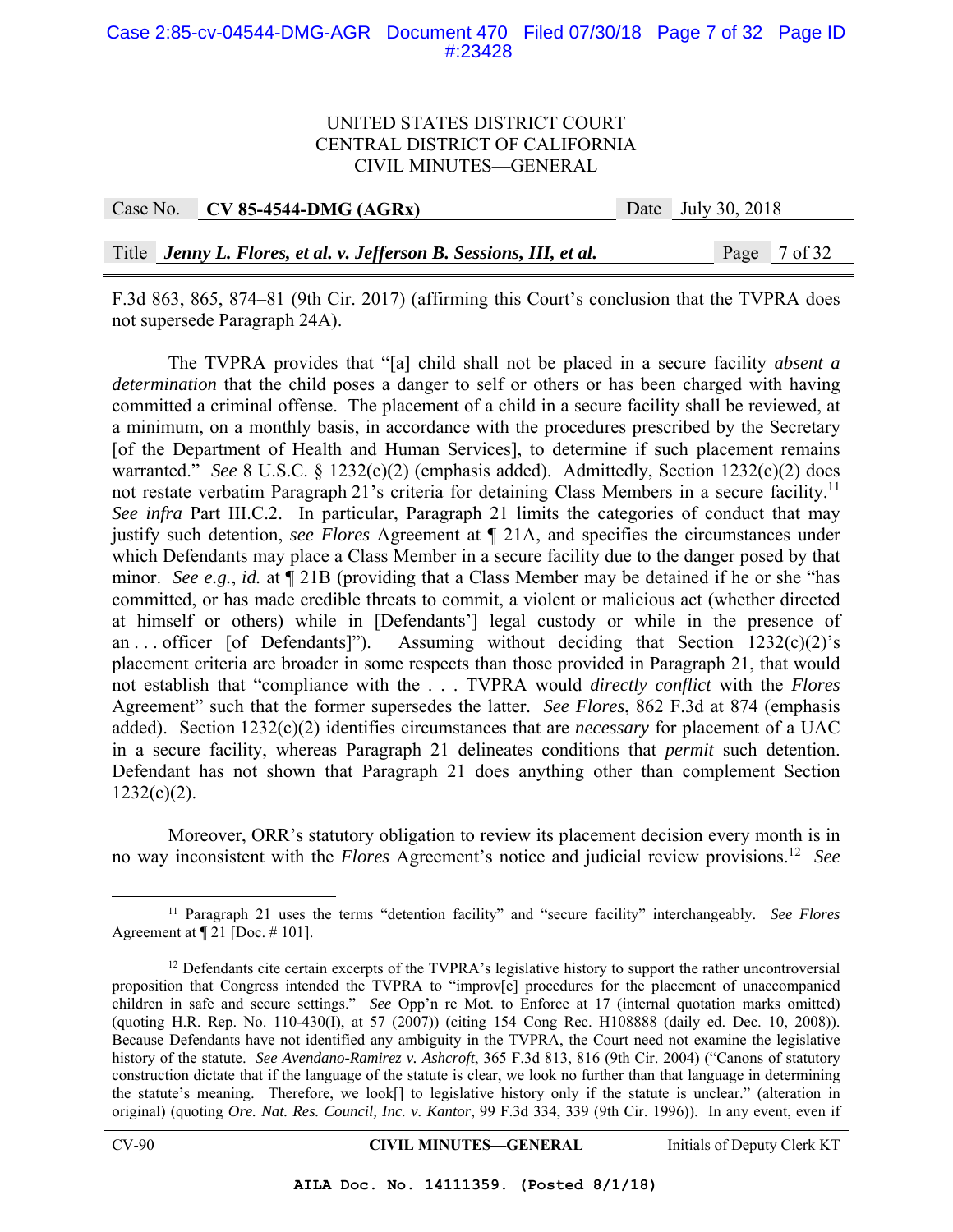#### Case 2:85-cv-04544-DMG-AGR Document 470 Filed 07/30/18 Page 8 of 32 Page ID #:23429

#### UNITED STATES DISTRICT COURT CENTRAL DISTRICT OF CALIFORNIA CIVIL MINUTES—GENERAL

| Case No. $\vert$ CV 85-4544-DMG (AGRx)                              | Date July 30, 2018 |
|---------------------------------------------------------------------|--------------------|
|                                                                     |                    |
| Title Jenny L. Flores, et al. v. Jefferson B. Sessions, III, et al. | Page 8 of 32       |

*Flores* Agreement at  $\P$  24B–D [Doc. # 101]. Additionally, Paragraph 23's bar on transferring a minor to a secure facility "if there are less restrictive alternatives that are available and appropriate in the circumstances" is consistent with the TVPRA's command that UACs "be promptly placed in the least restrictive setting that is in the best interest of the child." *See Flores* Agreement at ¶ 23 [Doc. # 101]; 8 U.S.C. § 1232(c)(2)(A).

 Defendants also claim that the TVPRA supplants Paragraph 17 of the *Flores* Agreement. *See* Opp'n re Mot. to Enforce at 29–30. Section 1232(c)(3)(A) provides in pertinent part that:

[A UAC] may not be placed with a person or entity unless the Secretary of Health and Human Services makes a determination that the proposed [sponsor] is capable of providing for the child's physical and mental well-being. Such determination shall, at a minimum, include verification of the [sponsor's] identity and relationship to the child, if any, as well as an independent finding that the individual has not engaged in any activity that would indicate a potential risk to the [UAC].

*See* 8 U.S.C. § 1232(c)(3)(A). Further, Section 1232(c)(3)(B) provides that, "[b]efore placing the [UAC] with an individual, the Secretary of Health and Human Services shall determine whether a home study is first necessary." 8 U.S.C. § 1232(c)(3)(B).

Likewise, Paragraph 17 of the Agreement allows Defendants to require a "positive suitability assessment . . . prior to the release to any individual or program pursuant to Paragraph 14." *See Flores* Agreement at ¶ 17. Such an assessment may include "an investigation of the living conditions in which the minor would be placed and the standard of care he would receive, verification of identity, and employment of the individuals offering support, interviews of members of the household, and a home visit." *See id.* The Agreement requires that "[a]ny such assessment . . . take into consideration the wishes and concerns of the minor." *See id.* Paragraph 15A provides that every proposed sponsor must execute an agreement to, *inter alia*, "provide for the minor's physical, mental, and financial well-being." *See id.* at ¶ 15A.

Both the TVPRA and the *Flores* Agreement allow ORR to determine a proposed sponsor's suitability by (among other things) verifying that person's identity, determining

Congress intended to improve ORR's placement procedures, that intention is not inconsistent with the *Flores* Agreement's limitations on the agency's authority to place UACs in secure facilities. *See Flores*, 862 F.3d at 880 ("The overarching purpose of the . . . TVPRA was quite clearly to give unaccompanied minors more protection, not less.").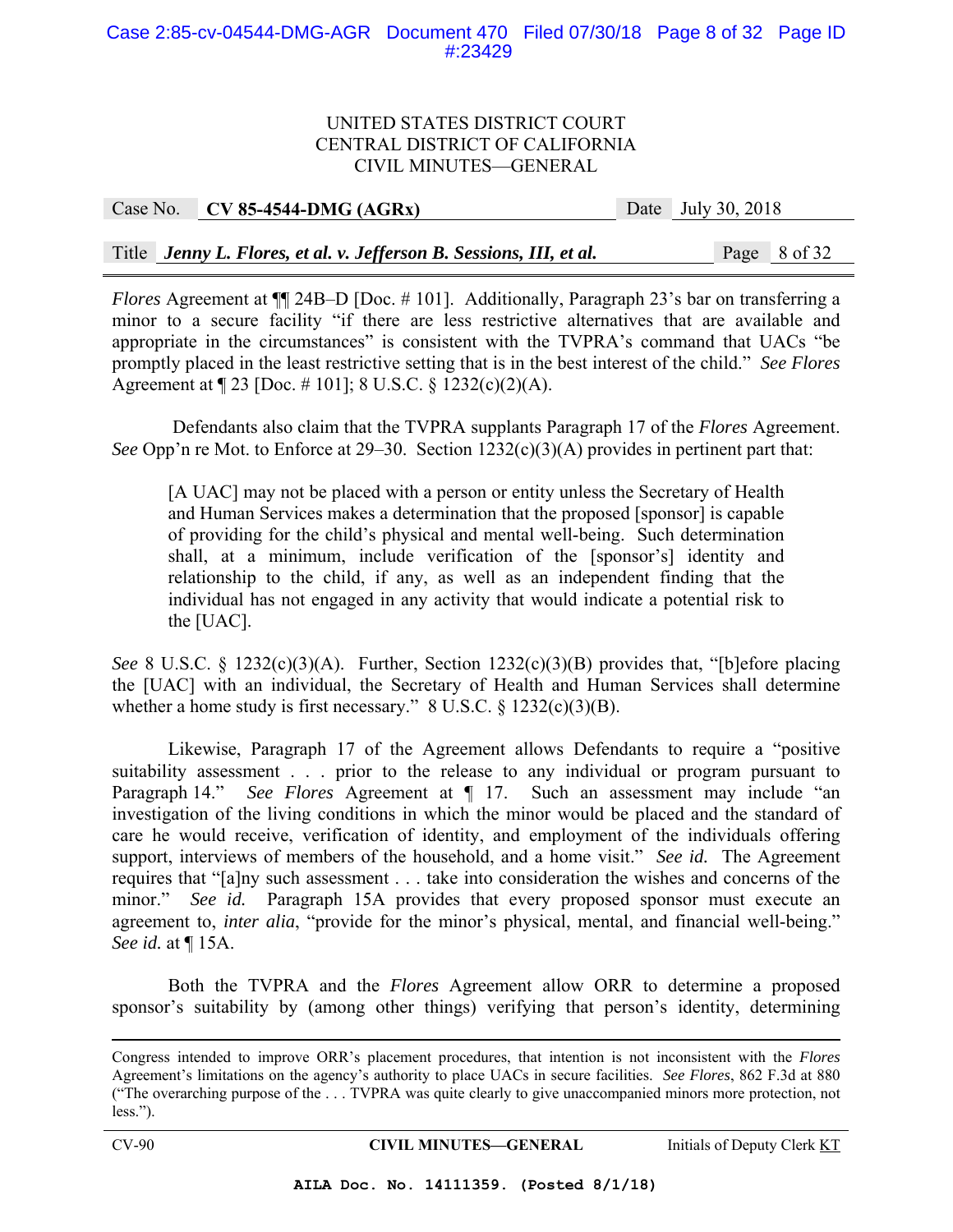#### Case 2:85-cv-04544-DMG-AGR Document 470 Filed 07/30/18 Page 9 of 32 Page ID #:23430

#### UNITED STATES DISTRICT COURT CENTRAL DISTRICT OF CALIFORNIA CIVIL MINUTES—GENERAL

| Case No. | $CV 85-4544-DMG (AGRx)$                                             | Date July 30, 2018 |
|----------|---------------------------------------------------------------------|--------------------|
|          |                                                                     |                    |
|          | Title Jenny L. Flores, et al. v. Jefferson B. Sessions, III, et al. | Page 9 of 32       |

whether that individual would provide for a Class Member's physical and mental well-being, and conducting home visits/studies. Indeed, the Ninth Circuit noted that the TVPRA's suitability requirements mirror their counterparts in the Agreement. *See Flores*, 862 F.3d at 878. It follows that the TVPRA does not directly conflict with Paragraphs 15A and 17 of the Agreement.

 In sum, the Court concludes that the TVPRA did not supersede the placement and suitability provisions of the *Flores* Agreement because the two can be easily reconciled and Congress did not explicitly abrogate Class Members' rights under the Agreement. *See Flores*, 862 F.3d at 875 ("[A] basic canon of statutory construction requires that we presume Congress does not silently abrogate existing law."). Therefore, a motion to enforce is an appropriate means by which Plaintiffs can challenge alleged violations of those aspects of the Agreement.

## **C. ORR's Placement of Class Members in Staff-Secure Facilities, Secure Facilities, and RTCs**

ORR places UACs in several types of facilities, including shelter-type facilities, staffsecure facilities, secure facilities, and RTCs. *See* Sualog Revised Decl. at ¶¶ 1–3, 5, 7 (declaration from the Deputy Director of ORR, who is also the Director of Children's Services) [Doc. # 466-1]. ORR defines a shelter-type facility as "a residential care facility in which all programs are administered on-site in the least restrictive setting." *See id.* at ¶ 5. In contrast, staff-secure facilities "maintain stricter security measures than shelter care, such as a higher staff to UAC ratio for supervision and a secure perimeter with a 'no climb' fence." *Id.* ORR claims that staff-secure facilities have "a more shelter, home-like setting than secure detention, and do not have locked pods or cell units." *Id.* ORR asserts that in Texas, Washington, Florida, New York, and Arizona, staff-secure facilities and non-secure shelters both have the same state licenses. *See id.* at ¶ 6. On the other hand, California has different licenses for these two types of facilities. *Id.* Defendants contend that staff-secure facilities are "medium security" facilities for the purposes of the *Flores* Agreement. *See* Opp'n re Mot. to Enforce at 13–14; *see also Flores* Agreement at  $\P$  8 (defining a "medium security facility" as, *inter alia*, a "facility [that] is designed for minors who require close supervision but do not need placement in juvenile correctional facilities") [Doc. # 101].

 ORR concedes that "[s]ecure facilities are the most restrictive level of care." Sualog Revised Decl. at ¶ 5 [Doc. # 466-1]. ORR defines secure facilities as "licensed juvenile detention centers" comprised of "physically secure structures" that are staffed with personnel who are "able to control violent behavior<sup>[1]</sup>. *See id.* These facilities fall within the scope of the definition of secure facilities provided in Paragraph 21 of the *Flores* Agreement. *See* Opp'n re Mot. to Enforce at 14–15; *see also Flores* Agreement at ¶ 21 (providing that, under certain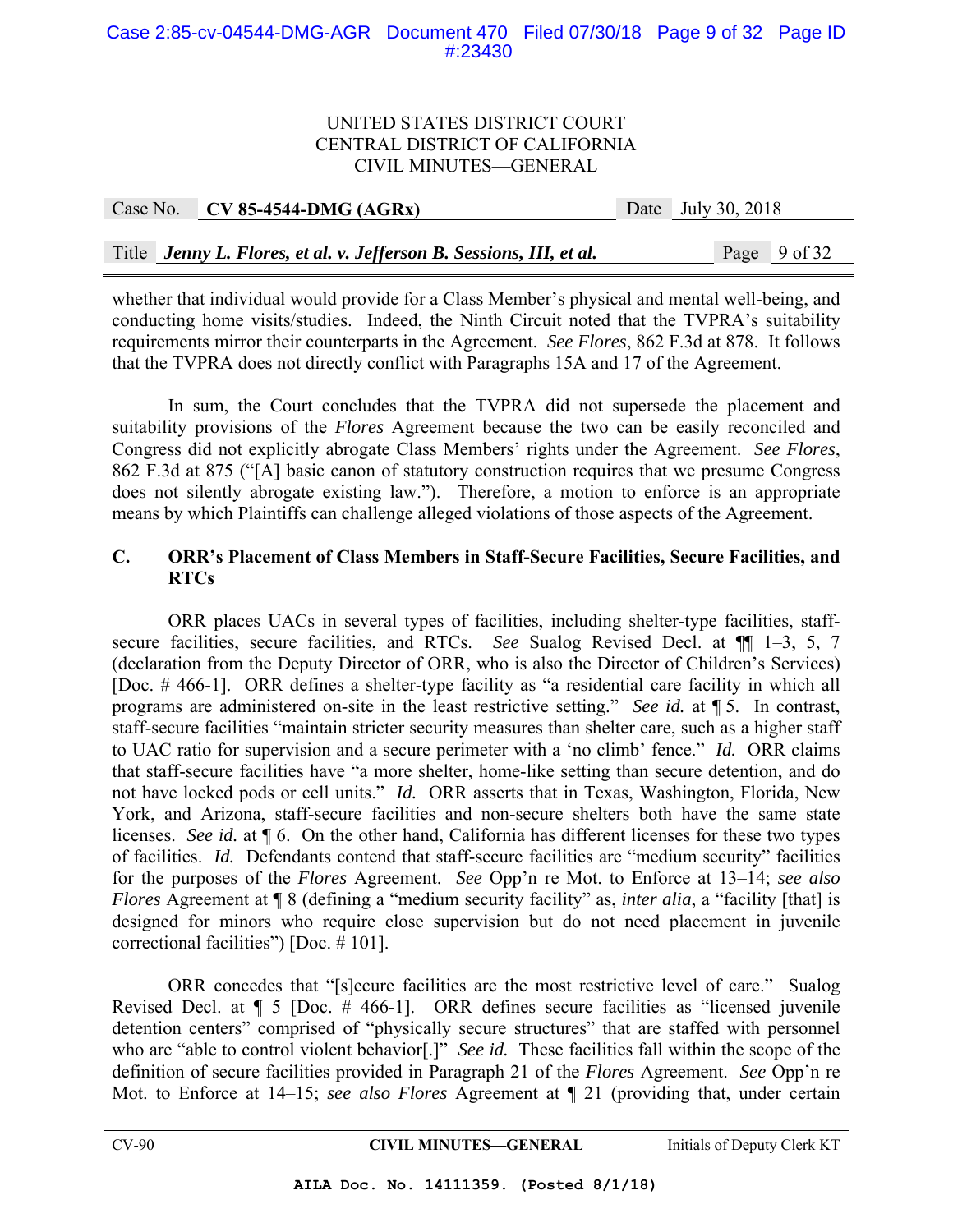#### Case 2:85-cv-04544-DMG-AGR Document 470 Filed 07/30/18 Page 10 of 32 Page ID #:23431

#### UNITED STATES DISTRICT COURT CENTRAL DISTRICT OF CALIFORNIA CIVIL MINUTES—GENERAL

| Case No. CV 85-4544-DMG $(AGRx)$                                    | Date July 30, 2018 |                 |
|---------------------------------------------------------------------|--------------------|-----------------|
|                                                                     |                    |                 |
| Title Jenny L. Flores, et al. v. Jefferson B. Sessions, III, et al. |                    | Page $10$ of 32 |

circumstances, "[a] minor may be held in or transferred to a suitable State or county juvenile detention facility or a secure INS detention facility, or INS-contracted facility, having separate accommodations for minors") [Doc. # 101]. ORR's secure facilities include three juvenile jails: Yolo County Juvenile Hall in California, Shenandoah Valley Juvenile Center in Virginia, and Northern Virginia Juvenile Detention Facility in Virginia. *See* Holguín Decl. at ¶¶ 2–3, Pls.' Ex. 87 [Doc. # 409-5].

Finally, ORR defines an RTC as:

a sub-acute, time limited, interdisciplinary, psycho-educational, and therapeutic 24-hour-a-day structured program with community linkages, provided through non-coercive, coordinated, individualized care, specialized services and interventions. [RTCs] provide highly customized care and services to individuals following either a community based placement or more intensive intervention, with the aim of moving individuals toward a stable, less intensive level of care or independence. ORR uses a[n] RTC at the recommendation of a psychiatrist or psychologist [or with ORR Treatment Authorization Request (TAR) approval] for [a UAC] who poses a danger to self or others and does not require inpatient hospitalization.

Sualog Revised Decl. at ¶ 7 (quoting ORR Guide, Guide to Terms, *available at* https://www.acf.hhs.gov/orr/resource/children-entering-the-united-states-unaccompanied (last rev. June 21, 2017)) (internal quotation marks omitted) [Doc.  $\#$  466-1]<sup>13</sup> Although this definition of "RTC" suggests that placement therein occurs only after a licensed psychiatrist or psychologist determines that a UAC "poses a danger to self or others," ORR's "Notice of Placement in a Restrictive Setting" shows that a UAC may be placed in an RTC under other circumstances. Specifically, the form provides in pertinent part:

<sup>&</sup>lt;sup>13</sup> Sualog's declaration omitted the "or with ORR Treatment Authorization Request (TAR) approval" language that is bracketed into the block quotation, which does appear in the ORR Guide. *Compare* Sualog Decl. at ¶ 7 [Doc. # 466-1], *with* ORR Guide, Guide to Terms, *available at* https://www.acf.hhs.gov/orr/resource/childrenentering-the-united-states-unaccompanied (last rev. June 21, 2017). The parties have not provided a definition of a "TAR." In any event, it appears that a TAR must be completed by a licensed psychologist or psychiatrist before ORR transfers a UAC to an RTC. *See* Sualog Revised Decl. at ¶ 8 ("ORR will consider transferring [a] UAC to an RTC if 'a licensed psychologist or psychiatrist has indicated[']" that certain conditions have been satisfied) (quoting ORR Guide at § 1.4.6, *available at* https://www.acf.hhs.gov/orr/resource/children-entering-the-united-statesunaccompanied (last rev. Jan. 27, 2015)) [Doc. # 466-1].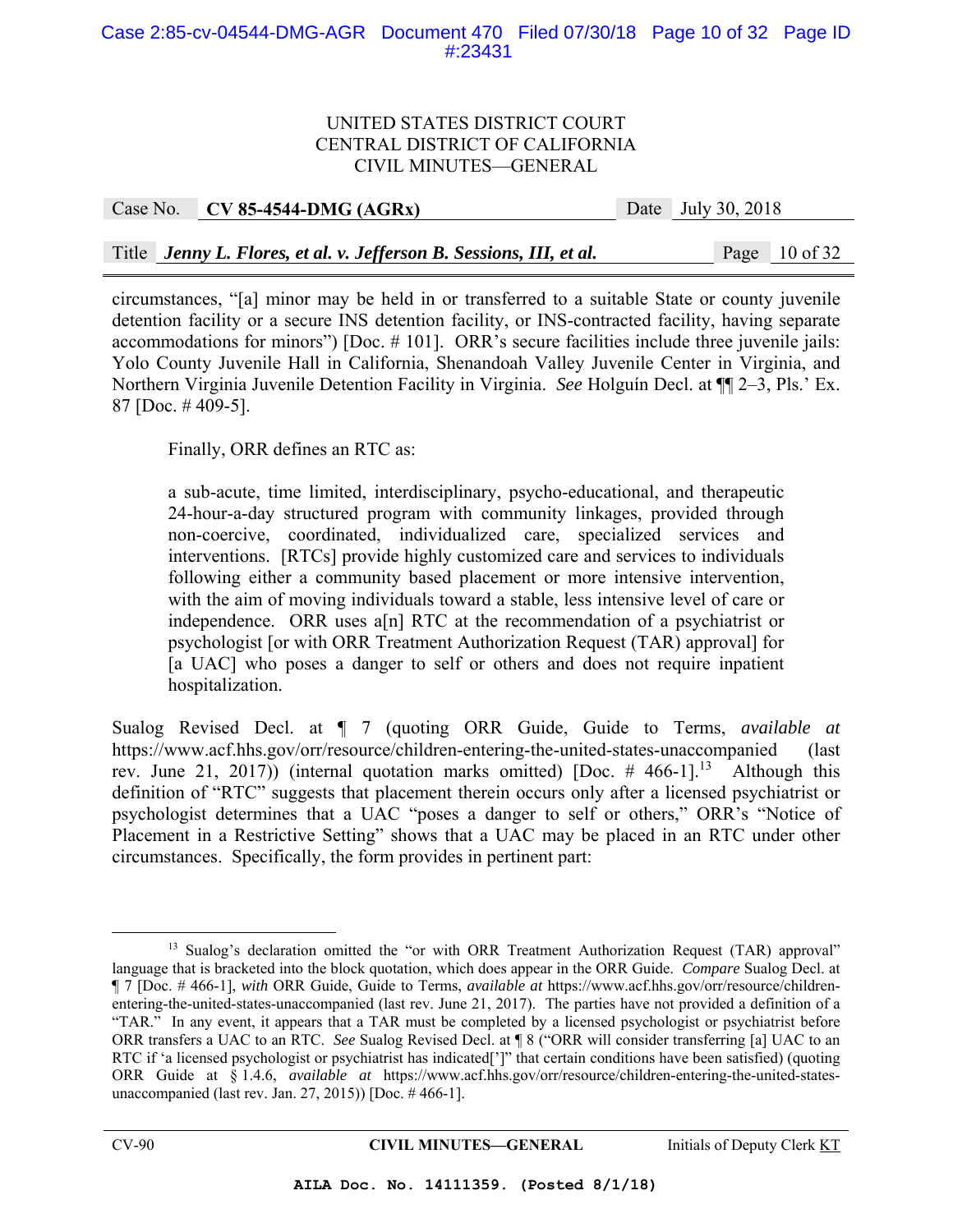#### Case 2:85-cv-04544-DMG-AGR Document 470 Filed 07/30/18 Page 11 of 32 Page ID #:23432

#### UNITED STATES DISTRICT COURT CENTRAL DISTRICT OF CALIFORNIA CIVIL MINUTES—GENERAL

Case No. **CV 85-4544-DMG (AGRx)** Date July 30, 2018

Title *Jenny L. Flores, et al. v. Jefferson B. Sessions, III, et al.* Page 11 of 32

**Residential Treatment Center:** ORR has determined that you have a psychiatric or psychological issue that cannot be addressed in an outpatient setting. A licensed psychologist or psychiatrist has indicated that you:

 $\Box$  Have not shown reasonable progress in the alleviation of your mental health symptoms after a significant period of time in outpatient treatment;

 $\Box$  Demonstrate behavior that is a result of your underlying mental health symptoms and/or diagnosis and cannot be managed in an outpatient setting;

 $\Box$  Require therapeutic-based intensive supervision as a result of mental health symptoms and/or diagnosis that prevent you from independent participation in the daily schedule of activities; *and/or*,

 $\Box$  Present a continued and real risk of harm to self, others, or the community, despite the implementation of short-term interventions.

ORR Form Notice of Placement in a Restrictive Setting ("Notice of Placement"), Feb. 5, 2018, Pls.' Ex. 22 at 12 (emphasis added) [Doc. #409-3]. Defendants argue that, for the purposes of the *Flores* Agreement, RTCs constitute licensed programs that serve special needs minors. *See* Opp'n re Mot. to Enforce at 11–12.

 Plaintiffs contend that RTCs violate the *Flores* Agreement because they do not comport with its definition of "licensed programs." *See* Reply at 11–13. They also contend that Defendants have violated the *Flores* Agreement by placing Class Members in RTCs, staff-secure facilities, and secure facilities without adequate notice or an opportunity to be heard, and that the criteria for such placements do not comport with the *Flores* Agreement. *See* Mot. to Enforce at 11–16. The Court addresses each of these arguments *seriatim*. 14

#### **1. Shiloh RTC Does Not Satisfy the** *Flores* **Agreement's Requirements for "Licensed Programs"**

 Paragraph 19 of the Agreement provides that as a general rule, if a Class Member is not released, he or she "shall be placed temporarily in a licensed program until such time as a release can be effected in accordance with Paragraph 14 . . . or until the minor's immigration

<sup>&</sup>lt;sup>14</sup> Plaintiffs complain in passing that "children in staff-secure facilities . . . typically must wear institutional clothing, are kept under 24-hour surveillance, have limited contact with family, and are summarily disciplined for violations of facility rules," and that "[y]outh in secure facilities report being handcuffed, locked in cells, and pepper sprayed." *See* Mot. to Enforce at 10–11. It appears that Plaintiffs make these generalized assertions to support their position that "[y]outh have a compelling interest in licensed placement" such that they possess a due process right to pre-placement notice and an opportunity to be heard. *See id.* (emphasis omitted). They do not argue that the conditions of those facilities otherwise violate the *Flores* Agreement, nor do they identify which provisions of the Agreement have been violated by these practices.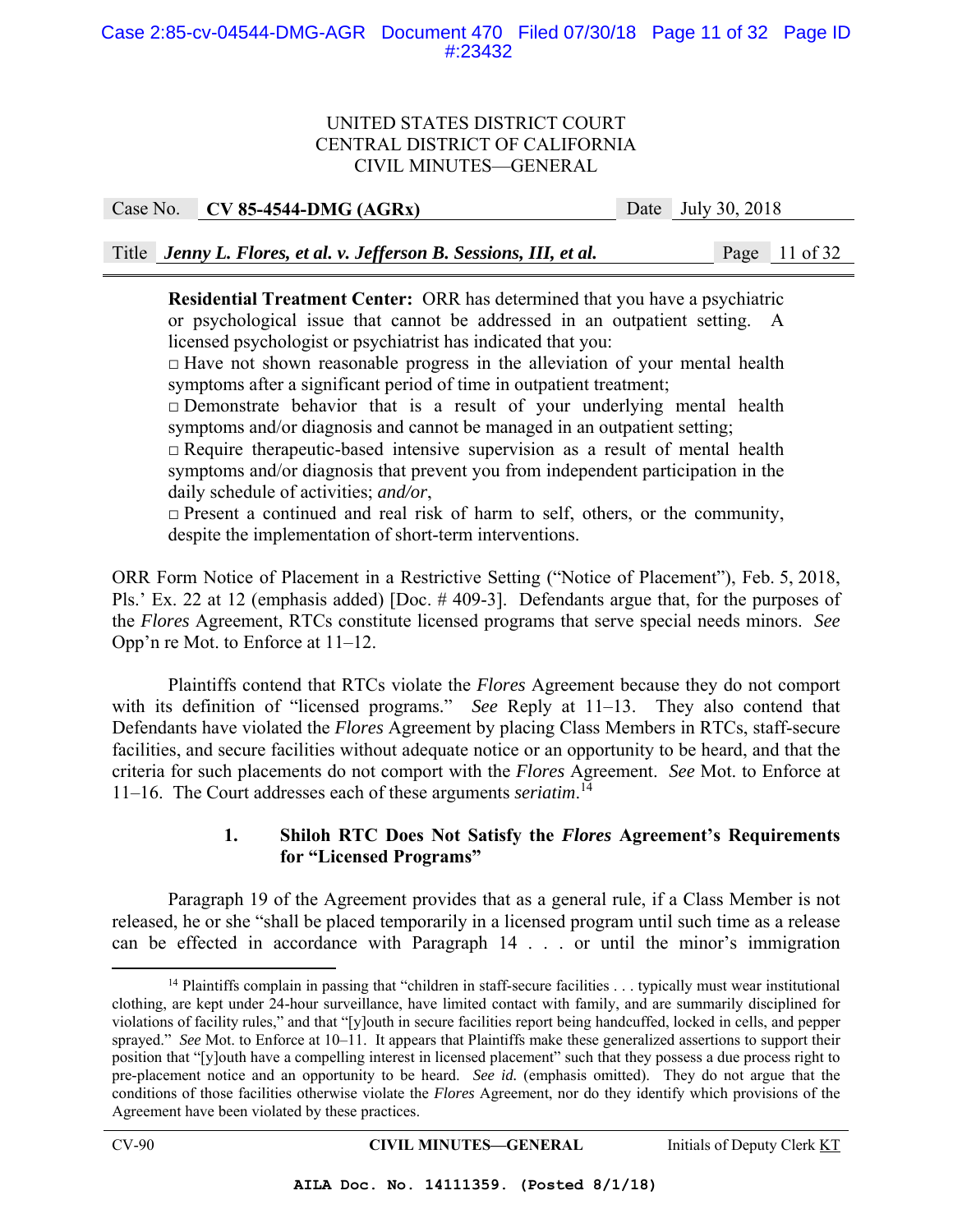#### Case 2:85-cv-04544-DMG-AGR Document 470 Filed 07/30/18 Page 12 of 32 Page ID #:23433

#### UNITED STATES DISTRICT COURT CENTRAL DISTRICT OF CALIFORNIA CIVIL MINUTES—GENERAL

| Case No. CV 85-4544-DMG (AGRx)                                      | Date July 30, 2018 |
|---------------------------------------------------------------------|--------------------|
|                                                                     |                    |
| Title Jenny L. Flores, et al. v. Jefferson B. Sessions, III, et al. | Page $12$ of 32    |

proceedings are concluded, whichever occurs earlier." *See Flores* Agreement at ¶ 19 [Doc. # 101]. A licensed program is defined in pertinent part as:

[A]ny program, agency or organization that is licensed by an appropriate State agency to provide residential, group, or foster care services for dependent children, including a program operating group homes, foster homes, or facilities for special needs minors. A licensed program must also meet those standards for licensed programs set forth in Exhibit 1 attached hereto. All homes and facilities operated by licensed programs, including facilities for special needs minors, shall be non-secure as required by state law; provided, however, that a facility for special needs minors may maintain that level of security permitted under state law which is necessary for the protection of a minor or others in appropriate circumstances, *e.g.*, cases in which a minor has drug or alcohol problems or is mentally ill.

*Id.* at  $\P$  6. A "special needs minor" is in turn defined as:

[A] minor whose mental and/or physical condition requires special services and treatment by staff. A minor may have special needs due to drug or alcohol abuse, serious emotional disturbance, mental illness or retardation, or a physical condition or chronic illness that requires special services or treatment as a result of neglect or abuse. [Defendants] shall assess minors to determine if they have special needs and, if so, shall place such minors, whenever possible, in licensed programs in which [Defendants] place[] children without special needs, but which provide services and treatment for such special needs.

*Id.* at ¶ 7.

 Plaintiffs contend that RTCs do not adhere to the *Flores* Agreement's requirements for licensed programs because RTCs employ a level of security that exceeds that which is "necessary for the protection of a minor or others . . . ." *See* Reply at 12 (quoting *Flores* Agreement at ¶ 6). They further claim that RTCs violate the Agreement because they separate special needs minors from the general population of Class Members. *See id.* Additionally, Plaintiffs argue that RTCs do not afford Class Members the privacy rights identified in Exhibit 1 of the Agreement. *See id.* at 12–13.15

<sup>&</sup>lt;sup>15</sup> Plaintiffs further contend that "Defendants neither produce their RTCs' licenses nor identify the state laws they contend authorize the restrictions RTCs place on children's lives and liberty." Reply at 13. Yet, *Plaintiffs* bear the burden of proving that RTCs violate the *Flores* Agreement by virtue of their purported failure to adhere to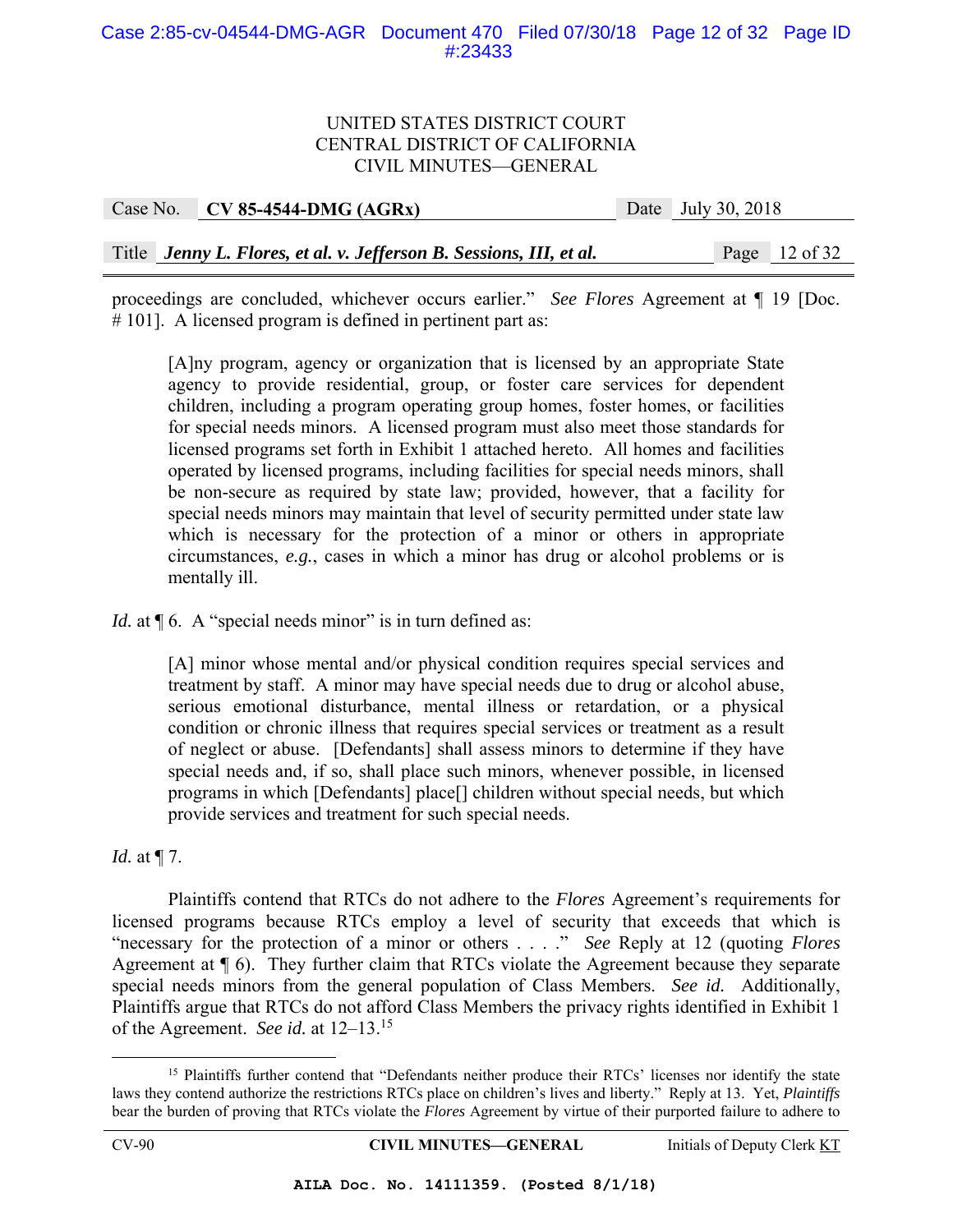#### Case 2:85-cv-04544-DMG-AGR Document 470 Filed 07/30/18 Page 13 of 32 Page ID #:23434

#### UNITED STATES DISTRICT COURT CENTRAL DISTRICT OF CALIFORNIA CIVIL MINUTES—GENERAL

Case No. **CV 85-4544-DMG (AGRx)** Date July 30, 2018 Title *Jenny L. Flores, et al. v. Jefferson B. Sessions, III, et al.* Page 13 of 32

Plaintiffs have shown that the level of security at Shiloh RTC in Manvel, Texas violates the *Flores* Agreement because it is a locked facility with 24-hour surveillance and monitoring. *See* Isabella M. Decl. at ¶ 2, Pls.' Ex. 10 [Doc. # 421-1]; Gloria P. Decl. at ¶ 2, Pls.' Ex. 41 [Doc. # 421-4]; Gabriela N. Decl. at  $\P$  3, Pls.' Ex. 19 [Doc. # 421-1].<sup>16</sup> Although it is possible that a Class Member who has been placed in an RTC possesses "a psychiatric or a psychological issue that cannot be addressed in an outpatient setting," *see* Notice of Placement, Pls.' Ex. 22 at 12 [Doc. # 409-3], that does not necessarily mean that the aforementioned measures must be undertaken in order to protect the minor or others. *See Flores* Agreement at ¶ 6 [Doc. # 101]. Plaintiffs also present evidence showing that Shiloh RTC's staff engages in practices that are not necessary for the protection of minors or others. For example, Julio Z. attests that a staff member at Shiloh RTC often refused to allow Julio and other Class Members to leave their living quarters to obtain drinking water. *See* Julio Z. Dec. at ¶¶ 21–22, Pls.' Ex. 64 [Doc. # 421-5]. On one occasion, after that individual repeatedly denied Julio's request to get water, Julio nonetheless insisted upon leaving his room for that purpose. *See id.* at ¶ 22. The staff member responded by throwing Julio to the ground, injuring Julio's elbow. *See id.*

On the other hand, if a Class Member has been placed in Shiloh RTC because a licensed psychologist or psychiatrist found that he or she "[p]resent[s] a continued or real risk of harm to self, others, or the community," *see* Notice of Placement, Pls.' Ex. 22 at 12 [Doc. # 409-3], then 24-hour surveillance and monitoring may be the "level of security . . . which is necessary for the protection of [that] minor or others." *See Flores* Agreement at ¶ 6 [Doc. # 101]. If so, then that level of security falls within the scope of the proviso included in the Agreement's definition of licensed programs. *See id.* ("All homes and facilities operated by licensed programs, including facilities for special needs minors, shall be non-secure as required under state law; *provided, however*, that a facility for special needs minors may maintain that level of security permitted under state law which is necessary for the protection of a minor or others in appropriate circumstances . . . ." (emphasis added)); *see also Proviso*, Black's Law Dictionary (10th ed. 2014) ("[i]n drafting, a [proviso is a] provision that begins with the words provided that and supplies a condition, *exception*, or addition" (emphasis added)). Moreover, because ORR policy does not allow a Class Member to be transferred to an RTC unless "ORR has determined that [he or she has] a psychiatric or psychological issue that cannot be addressed in an outpatient setting,"

 applicable state laws. *See Buss*, 16 Cal. 4th at 54 (a party asserting a breach of contract claim must satisfy the preponderance of the evidence standard). Moreover, Plaintiffs do not argue that Defendants refused to provide them such information upon their request. *See Flores* Agreement at ¶ 29 (providing that "Plaintiffs' counsel shall have an opportunity to submit questions  $\dots$  with regard to the implementation of this Agreement  $\dots$ .") [Doc. #101].

<sup>16</sup> On this record, it is unclear whether other RTCs also utilize 24-hour surveillance and monitoring.

CV-90 **CIVIL MINUTES—GENERAL** Initials of Deputy Clerk KT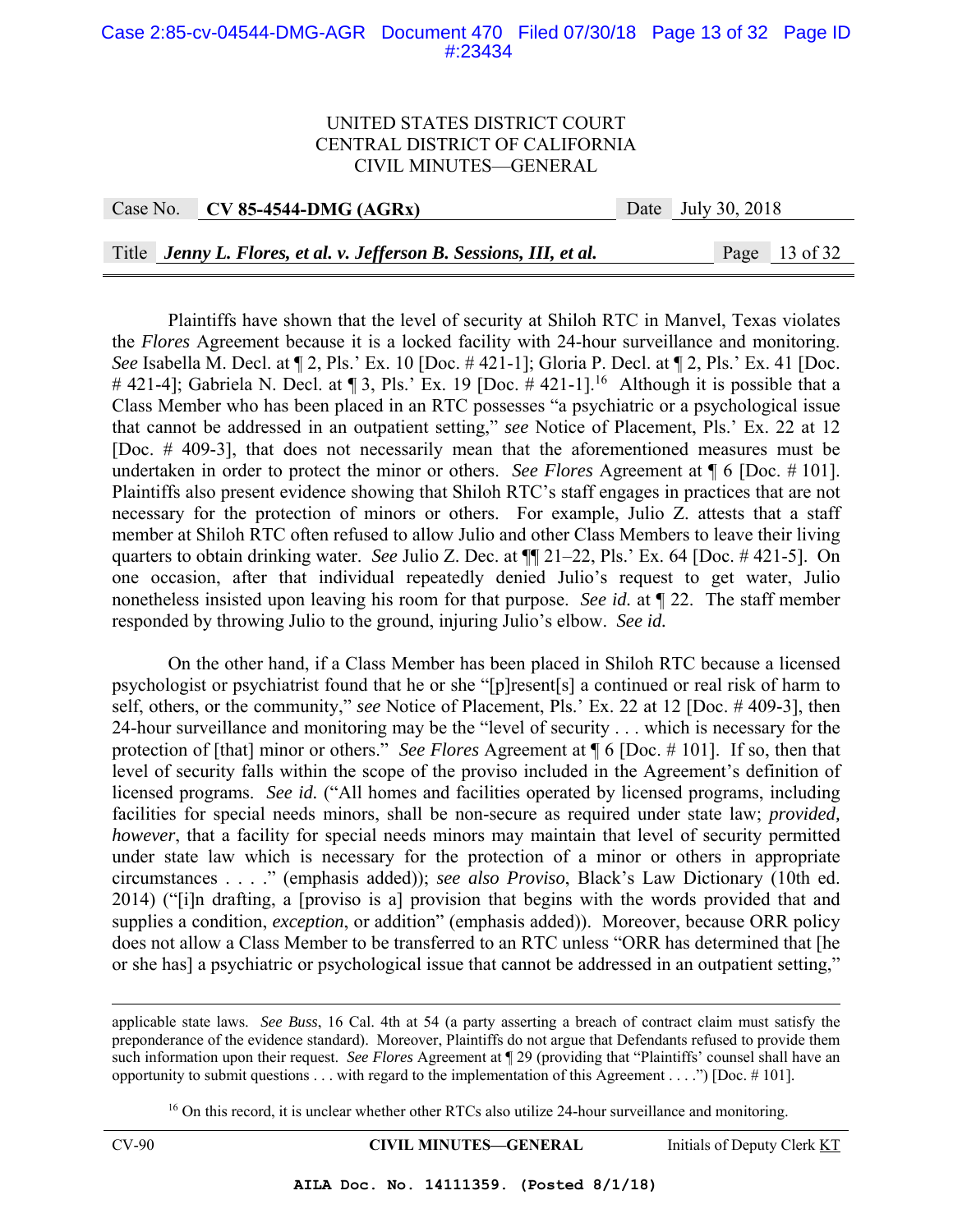#### Case 2:85-cv-04544-DMG-AGR Document 470 Filed 07/30/18 Page 14 of 32 Page ID #:23435

#### UNITED STATES DISTRICT COURT CENTRAL DISTRICT OF CALIFORNIA CIVIL MINUTES—GENERAL

| Case No. CV 85-4544-DMG $(AGRx)$ | Date July 30, 2018 |
|----------------------------------|--------------------|
|                                  |                    |

Title *Jenny L. Flores, et al. v. Jefferson B. Sessions, III, et al.* Page 14 of 32

*see* Notice of Placement, Pls.' Ex. 22 at 12 [Doc. # 409-3]; Sualog Revised Decl. at ¶ 8 [Doc. # 466-1], placement in an RTC does not necessarily run afoul of the *Flores* Agreement's requirement that special needs minors be housed with other children "*whenever possible*." *See Flores* Agreement at  $\P$  7 (emphasis added) [Doc. #101].

 With regard to Class Members' privacy rights, Plaintiffs claim that Shiloh RTC does not provide sufficient "private space" to comply with Exhibit 1 to the Agreement because Julio Z. slept in an 8-person room at the facility. *See* Reply at 12–13 (citing Julio Z. Dec. at ¶ 13, Pls.' Ex. 64 [Doc. # 421-5]). Exhibit 1 does not require, however, that each Class Member have his or her own living quarters. Instead, it requires that ORR provide "a private space . . . for the storage of personal belongings." *See Flores* Agreement, Ex. 1 at ¶ A12 [Doc. # 1]. On the other hand, Class Members in RTCs are entitled to "talk privately on the phone, as permitted by the house rules and regulations. *See id.* There is evidence that several Class Members have not been allowed to have any private telephone calls at Shiloh RTC. *See* Gabriela N. Decl. at ¶ 12, Pls.' Ex. 19 ("I am only allowed two 15-minute calls per week. The calls have no privacy.") [Doc. # 421-1]; Maricela J. Decl. at  $\P$  15, Pls.' Ex. 48 (strongly suggesting that Shiloh RTC staff have refused to allowed Maricela to speak with her family on the telephone). Thus, Defendants have violated that privacy right contemplated in the Agreement.<sup>17</sup>

 Accordingly, the Court **ORDERS** Defendants to transfer all Class Members out of Shiloh RTC unless a licensed psychologist or psychiatrist has determined or determines that a particular Class Member poses a risk of harm to self or others. *See* Flores Agreement, ¶ 6 ("a facility for special needs minors may maintain that level of security permitted under state law which is necessary for the protection of a minor or others . . . ."). Class Members who do not fall within that exception shall be placed "in the least restrictive setting appropriate to [each Class Member's] age and special needs, provided that such setting is consistent with [Defendants'] interests to ensure the [Class Member's] timely appearance before [Defendants] and the immigration courts and to protect the [Class Member's] well-being and that of others." *See Flores* Agreement at  $\P$  11 [Doc. # 101]. Defendants are further **ORDERED** to cease employing at Shiloh RTC any security measures that are not necessary for the protection of minors or others, such as the denial of access to drinking water. Additionally, the Court **ORDERS** Defendants to permit Class Members at Shiloh RTC to "talk privately on the phone, as permitted by the house rules and regulations." *See Flores* Agreement, Ex. 1 at ¶ A12 [Doc. # 101].

 <sup>17</sup> Plaintiffs also argue that Class Members in RTCs are not allowed to wear their own clothing. *See* Reply at 12–13; *see also Flores* Agreement, Ex. 1 at ¶ A12 (providing that a Class Member shall be allowed to "wear his or her own clothes, when available") [Doc. # 101]. Plaintiffs have not directed the Court to any evidence substantiating that claim.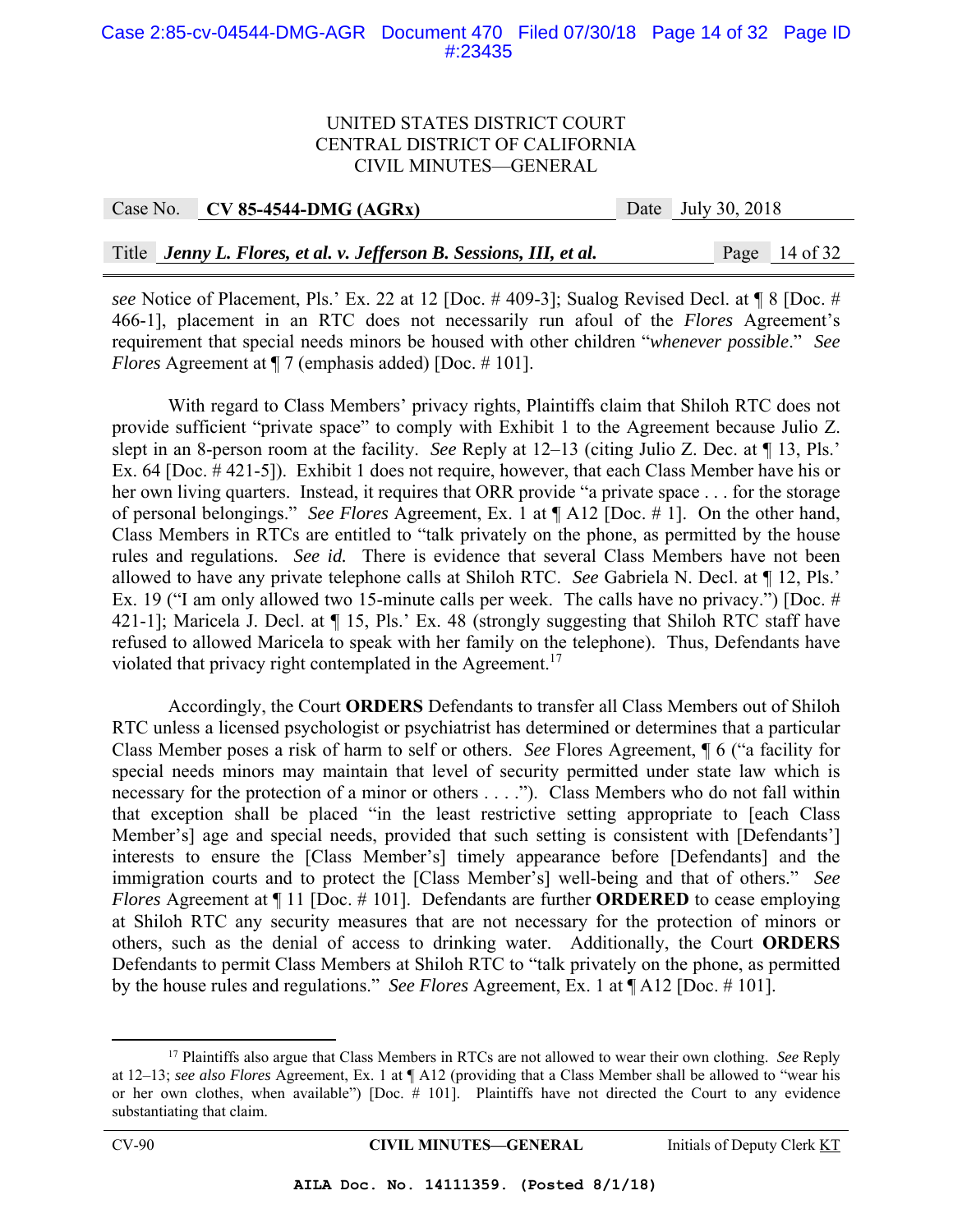## UNITED STATES DISTRICT COURT CENTRAL DISTRICT OF CALIFORNIA CIVIL MINUTES—GENERAL

| Case No. $\vert$ CV 85-4544-DMG (AGRx) | Date July 30, 2018 |
|----------------------------------------|--------------------|
|                                        |                    |

# Title *Jenny L. Flores, et al. v. Jefferson B. Sessions, III, et al.* Page 15 of 32

## **2. Adequate Notice and an Opportunity to Be Heard and Criteria for Placing Class Members in Secure Facilities**

 Plaintiffs complain that ORR transfers Class Members to staff-secure facilities, secure facilities, and RTCs without adequate notice or an opportunity to be heard. *See* Mot. to Enforce at 11–15. With regard to the latter contention, Plaintiffs point out that ORR's policies indicate that the agency unilaterally determines whether to transfer a Class Member to such facilities using a "placement tool" that takes into account the minor's characteristics (*e.g.*, criminal history). *See id.* at 12 (citing ORR Guide at § 1.3.2, *available at* https://www.acf.hhs.gov/orr/res ource/children-entering-the-united-states-unaccompanied (last rev. Apr. 22, 2016)). ORR relies upon the score generated from the placement tool "unless ORR Intakes Team . . . in consultation with other ORR staff" decides to override the score for that particular case. *See* ORR Guide at § 1.3.2, *available at* https://www.acf.hhs.gov/orr/resource/children-entering-the-united-statesunaccompanied (last rev. Apr. 22, 2016). This procedure does not violate the *Flores* Agreement because there is no contractual entitlement to a pre-placement hearing. Rather, Class Members may challenge placement decisions in federal court *after* the agency has already made them. *See Flores* Agreement at  $\P$  24B ("Any minor who disagrees with the INS's determination to place that minor in a particular type of facility, or who asserts that the licensed program in which he or she has been placed does not comply with the standards set forth in Exhibit 1 attached hereto, may seek judicial review . . . .").

 Further, Plaintiffs seek an order requiring Defendants to provide "written and oral notice in a language [the Class Member] understand[s] of the reasons for such transfer and disclose . . . the evidence ORR contends justify the transfer . . . at least 10 days *in advance* of the date ORR proposes to effect the [Class Member's] physical transfer." *See* Proposed Order at 3 (emphasis added) [Doc. # 422-1]. The *Flores* Agreement requires ORR to provide advance notice of transfer only if an attorney represents the particular Class Member. *See Flores* Agreement at ¶ 27 ("No minor who is represented by counsel shall be transferred without advance notice to such counsel . . . .") [Doc.  $\#$  101]. Plaintiffs have not pointed to any evidence showing that Defendants violated this provision of the Agreement.

 Conversely, Paragraph 24C of the *Flores* Agreement does provide that, "[i]n order to permit judicial review of Defendants' placement decisions as provided in [the] Agreement, Defendants shall provide minors not placed in licensed programs with a notice of the reasons for housing the minor in a detention or medium security facility." *See Flores* Agreement at ¶ 24C [Doc. # 101]. Therefore, ORR is required to provide each Class Member with written notice of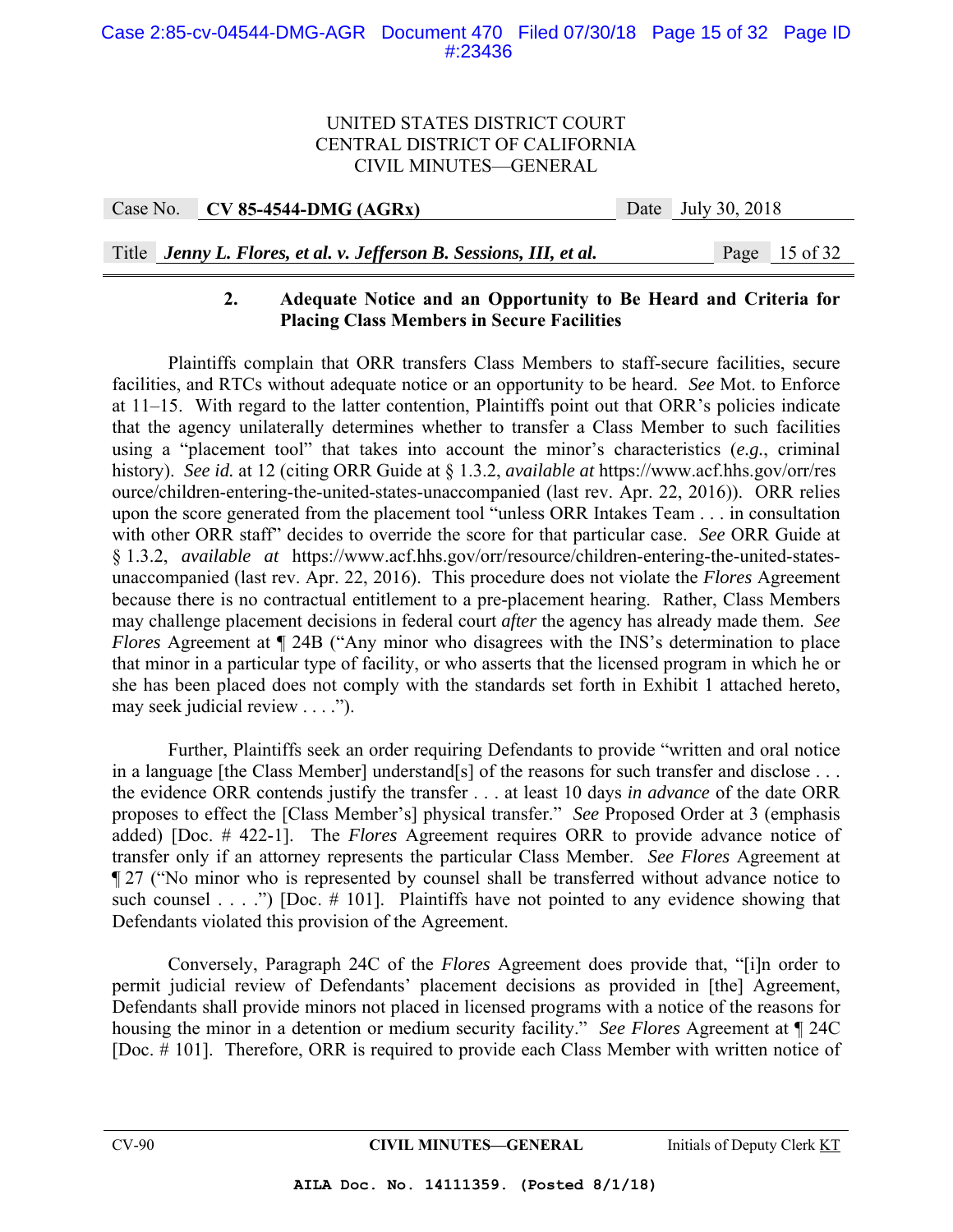#### Case 2:85-cv-04544-DMG-AGR Document 470 Filed 07/30/18 Page 16 of 32 Page ID #:23437

#### UNITED STATES DISTRICT COURT CENTRAL DISTRICT OF CALIFORNIA CIVIL MINUTES—GENERAL

| Case No. CV 85-4544-DMG $(AGRx)$                                    | Date July 30, 2018 |                 |
|---------------------------------------------------------------------|--------------------|-----------------|
|                                                                     |                    |                 |
| Title Jenny L. Flores, et al. v. Jefferson B. Sessions, III, et al. |                    | Page $16$ of 32 |

the reasons for placing him or her in a staff-secure facility, a secure facility, or an RTC to enable judicial review of that decision.<sup>18</sup>

ORR concedes that its "Notice of Placement" form is intended to serve as this written "notice of reasons." *See* Sualog Revised Decl. at ¶ 11 ("The reasons provided in ORR's Notice of Placement in a Restrictive Setting . . . provide notice of the reasons for housing the minors in such facilities and enable judicial review in a Federal court of such decisions by ORR.") [Doc. # 466-1]. The *Flores* Agreement does not state with particularity *when* ORR must provide such notice to the Class Member. Under California law, "[i]f no time is specified for the performance of an act required to be performed, a reasonable time is allowed." *See* Cal. Civ. Code § 1657. Because the parties have not explained why a more clearly defined standard would be appropriate under the circumstances, the Court construes Paragraph 24C as requiring notice within a reasonable time after ORR renders its placement decision.<sup>19</sup>

 Plaintiffs present evidence that multiple Class Members have been detained in secure or medium security facilities for weeks (and sometimes months) without receiving a written notice of reasons for the transfer. *See, e.g.*, Samuel W. Decl. at ¶¶ 2–7, Pls.' Ex. 44 (Samuel has been at a Yolo Juvenile Detention Center for nearly a month and has not received "a written notice about why [ORR] . . . transferr[ed] [him] there") [Doc. #421-4]; Isabella M. Suppl. Decl. at  $\P$ 1–6, Pls.' Ex. 11 (Isabella has been detained at Shiloh RTC for at least three months and has not received a Notice of Placement form) [Doc. # 421-1]; David I. Suppl. Decl. at ¶¶ 1–3, Pls.' Ex. 15 (David has been at Shiloh RTC for at least three months and has not received a Notice of

<sup>&</sup>lt;sup>18</sup> Shiloh RTC may comport with the Agreement's definition of a "licensed program" to the extent that a psychologist or a psychiatrist has determined that a Class Member placed therein is a danger to himself/herself or others. *See supra* Part III.C.1. Nonetheless, Shiloh RTC is also a "medium security facility" because "[i]t provides 24-hour awake supervision, custody, care and treatment." *See id.*; *Flores* Agreement at ¶ 8 [Doc. # 101]. Further, the Notice of Placement form concedes that an RTC is a "restrictive setting." *See* Notice of Placement, Pls.' Ex. 22 at 12 [Doc. # 409-3]. Given that Paragraph 24C's express purpose is to permit judicial review of a decision to place a minor in a detention or medium security facility, *see Flores* Agreement at ¶ 24C, the transfer of a Class Member to an RTC triggers ORR's obligation to provide a notice of reasons for the placement, notwithstanding the fact that an RTC may technically satisfy the definition of a licensed program under certain circumstances. Further, the Court interprets Paragraph 24C as requiring a *written* "notice of reasons" for the transfer because Paragraph 24C is intended to facilitate judicial review of such decisions.

<sup>&</sup>lt;sup>19</sup> The *Flores* Agreement certainly does not prohibit ORR from providing Class Members with notice of its placement decisions *before* they go into effect. Nonetheless, the terms of the Agreement do not require that ORR provide pre-placement notice unless a Class Member is represented by counsel. *See Flores* Agreement at ¶ 37 [Doc. # 101]. Because Paragraph 24B does not require ORR to obtain court approval before placing a Class Member in a particular facility, post-placement notice is not *per se* unreasonable under California Civil Code section 1657.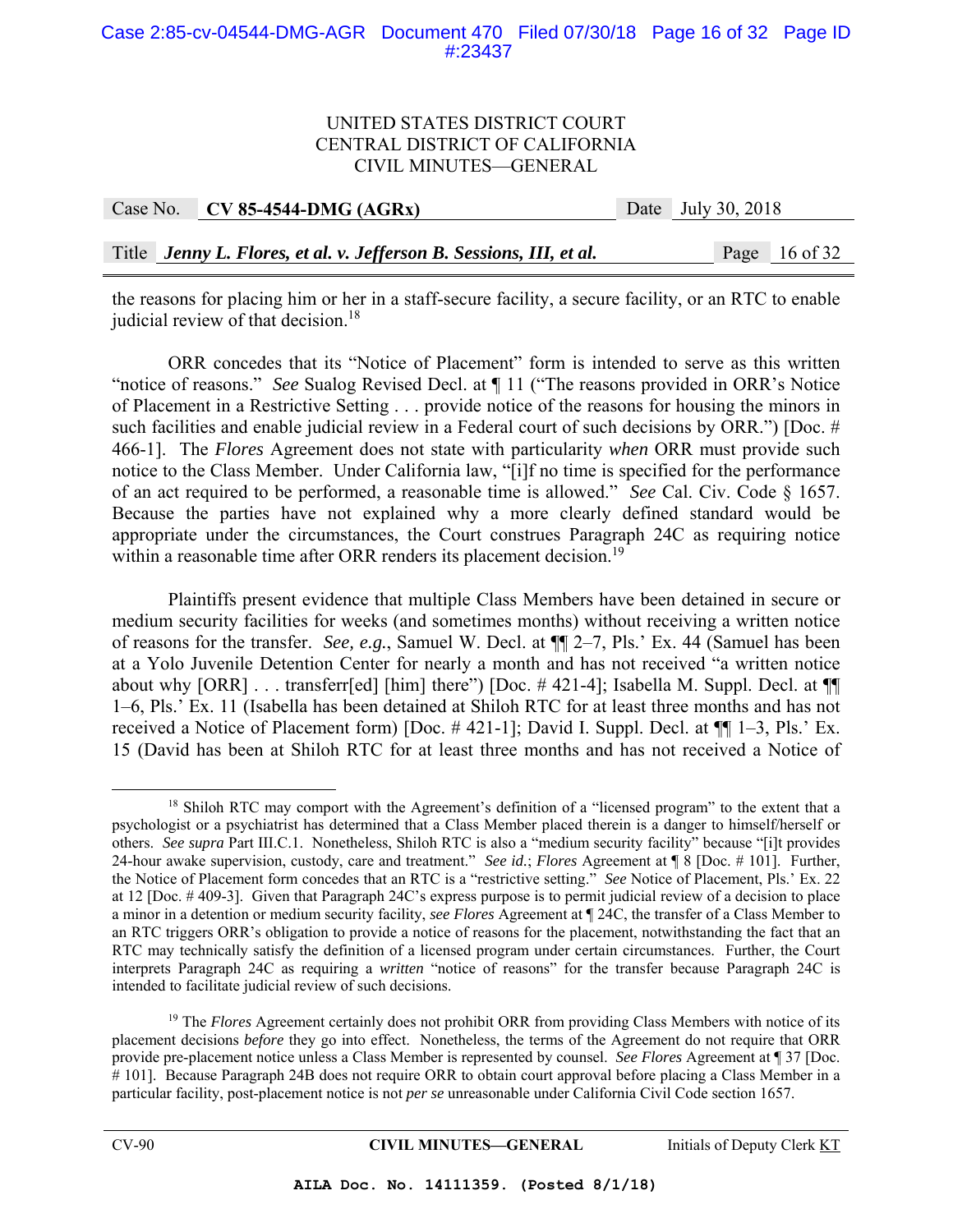#### Case 2:85-cv-04544-DMG-AGR Document 470 Filed 07/30/18 Page 17 of 32 Page ID #:23438

#### UNITED STATES DISTRICT COURT CENTRAL DISTRICT OF CALIFORNIA CIVIL MINUTES—GENERAL

Case No. **CV 85-4544-DMG (AGRx)** Date July 30, 2018

Title *Jenny L. Flores, et al. v. Jefferson B. Sessions, III, et al.* Page 17 of 32

Placement form) [Doc. # 421-1]; Gloria P. Decl. at  $\P$   $\overline{3}$  -4, Pls.' Ex. 41 (Gloria has been in Shiloh RTC for four months, and does not recall receiving any document explaining the right to challenge ORR's placement decision) [Doc. # 421-4]; Carlos A. Decl. at ¶¶ 2, 4–5, 8–9, Pls.' Ex. 31 (Carlos was in Shenandoah Valley Juvenile Center for nearly a month, and does not recall being informed that he could challenge the placement decision) [Doc.  $\#$  421-3].<sup>20</sup> Detaining a Class Member in a restrictive setting for three or four months without informing the minor of the reasons for placement amounts to a failure to provide written notice within a reasonable time. Furthermore, Plaintiffs believe that the form "exists only in English," *see* Mot. to Enforce at 12, a notion that Defendants do not dispute. *See* Opp'n re Motion to Enforce 9–10 (arguing instead that the Notice of Placement otherwise satisfies the Agreement). Since the purpose of the notice of reasons is to permit judicial review, the *Flores* Agreement impliedly requires ORR to provide notice in a language that the Class Member can understand. *See, e.g.*, Carlos A. Decl. at ¶ 2 ("I speak Spanish and only a few words of English.") [Doc. # 421-4]. Therefore, Defendants have breached the *Flores* Agreement by failing to provide these Class Members with a notice of reasons in a language that they can understand within a reasonable period of time.

 Additionally, Plaintiffs argue that the Notice of Placement form indicates that ORR transfers Class Members to secure facilities on grounds that are not authorized by the *Flores* Agreement. *See* Mot. to Enforce at 10–11. Paragraph 21 provides that a Class Member may be placed in a secure facility if one of the following five conditions has been met:

A. [The Class Member] has been charged with, is chargeable, or has been convicted of a crime, or is the subject of delinquency proceedings, has been adjudicated delinquent, or is chargeable with a delinquent act; provided, however that this provision shall not apply to any minor whose offense(s) fall(s) within either of the following categories:

 i. Isolated offenses that (1) were not within a pattern or practice of criminal activity and (2) did not involve violence against a person or the use or carrying of a weapon (Examples: breaking and entering, vandalism, DUI, etc. This list is not exhaustive.);

 ii. Petty offenses, which are not considered grounds for stricter means of detention in any case (Examples: shoplifting, joy riding, disturbing the peace, etc. This list is not exhaustive.);

<sup>&</sup>lt;sup>20</sup> Given that ORR's Notice of Placement form states that a Class Member may seek reconsideration of ORR's placement decision or file suit in federal court to challenge the decision, it can readily be inferred that Gloria P., Carlos A., and Gabriela N. did not receive this form. *See* Notice of Placement, Pls.' Ex. 22 at 12–13 [Doc. # 409-3].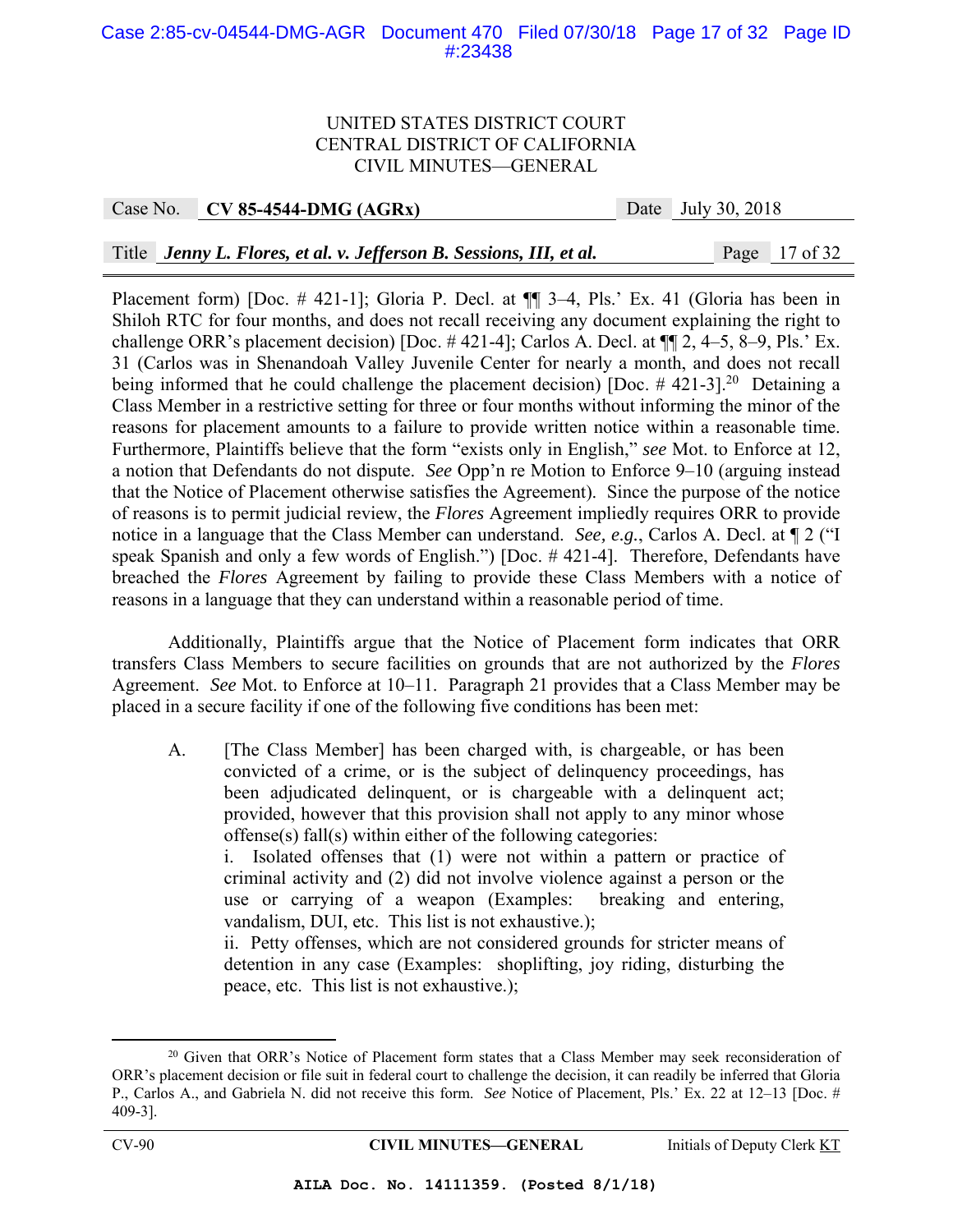#### Case 2:85-cv-04544-DMG-AGR Document 470 Filed 07/30/18 Page 18 of 32 Page ID #:23439

#### UNITED STATES DISTRICT COURT CENTRAL DISTRICT OF CALIFORNIA CIVIL MINUTES—GENERAL

Case No. **CV 85-4544-DMG (AGRx)** Date July 30, 2018

|  | Title Jenny L. Flores, et al. v. Jefferson B. Sessions, III, et al. |  |  |  |  |
|--|---------------------------------------------------------------------|--|--|--|--|
|--|---------------------------------------------------------------------|--|--|--|--|

Page 18 of 32

 As used in this paragraph, "chargeable" means that the INS has probable cause to believe that the individual has committed a specified offense;

- B. [The Class Member] has committed, or has made credible threats to commit, a violent or malicious act (whether directed at himself or others) while in [Defendants'] legal custody or while in the presence of an . . . officer [of Defendants];
- C. [The Class Member] has engaged, while in a licensed program, in conduct that has proven to be unacceptably disruptive of the normal functioning of the licensed program in which he or she has been placed and removal is necessary to ensure the welfare of the minor or others, as determined by the staff of the licensed program (Examples: drug or alcohol abuse, stealing, fighting, intimidation of others, etc. This list is not exhaustive.);
- D. [The Class Member] is an escape-risk; or
- E. [The Class Member] must be held in a secure facility for his or her own safety, such as when [Defendants have] reason to believe that a smuggler would abduct or coerce a particular minor to secure payment of smuggling fees.

*See Flores* Agreement at ¶ 21 [Doc. # 101].

 On the other hand, ORR's Notice of Placement form provides that a Class Member may be placed in a secure facility if:

ORR has determined that [the Class Member] pose[s] a danger to self or others; or ha<sup>[s]</sup> been charged with having committed a criminal offense. ORR considered that [the Class Member]:

 $\Box$  [Is] charged with, *may be chargeable*, or ha<sup>[s]</sup> been convicted of a crime; or [is] the subject of delinquency proceedings, ha[s] been adjudicated delinquent, or [is] chargeable with a delinquent act;

 $\Box$  Ha[s] committed, or ha[s] made credible threats to commit a violent or malicious act while in ORR custody;

 $\Box$  Ha[s] committed, threatened to commit, or engaged in serious, self-harming behavior that poses a danger to self while in ORR custody;

 $\Box$  Ha[s] engaged in conduct that has proven to be disruptive of the normal functioning of a staff secure facility in which [the Class Member] [was] placed such that transfer may be necessary to ensure [the Class Member's] welfare or the welfare of others;

□ *Ha[s] reported gang involvement or display[ed] gang affiliation while in care;*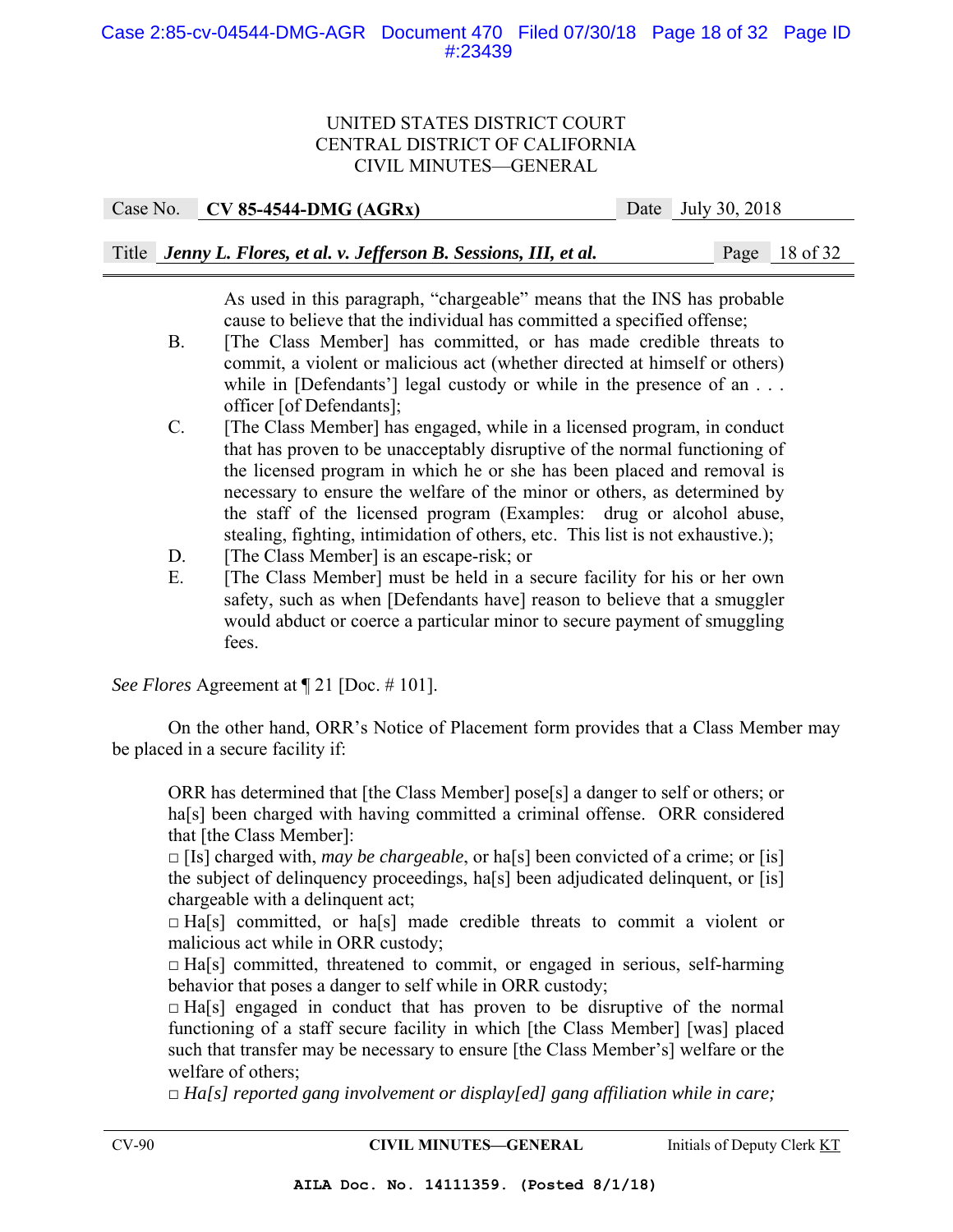## UNITED STATES DISTRICT COURT CENTRAL DISTRICT OF CALIFORNIA CIVIL MINUTES—GENERAL

Case No. **CV 85-4544-DMG (AGRx)** Date July 30, 2018

Title *Jenny L. Flores, et al. v. Jefferson B. Sessions, III, et al.* Page 19 of 32

□ *Ha[s] self-disclosed* violent criminal history or *gang involvement prior to placement in ORR custody that requires further assessment;* and/or  $\Box$  Ha[s] a history of or display[ed] sexual predatory behavior, or other inappropriate sexual behavior*.*

*See* Notice of Placement, Pls.' Ex. 22 at 12 (footnote omitted) (emphasis added) [Doc. # 409-  $3$ ].<sup>21</sup>

Paragraph 21 of the Agreement does not authorize the italicized criteria shown above. A Class Member may be placed in a secure facility if he or she "is chargeable" with a crime, not if he "may be chargeable" with one. *See Flores* Agreement at ¶ 21A [Doc. # 101]. For instance, a Class Member's gang membership does not necessarily establish that he or she is chargeable with a delinquent act or offense, or that any of the other criteria of Paragraph 21 have been satisfied. On the other hand, to the extent the italicized criteria contribute to Defendants' probable cause determination that a Class Member has engaged in a pattern or practice of criminal conduct or committed a violent crime, then Paragraph 21 explicitly authorizes detention of that Class Member in a secure facility. Therefore, Defendants have breached the *Flores* Agreement insofar as ORR has placed Class Members in secure facilities *solely* on the basis of one or more of the italicized portions of the Notice of Placement form and absent probable cause to believe that the individual has committed a specified offense. $^{22}$ 

Accordingly, the Court **ORDERS** Defendants to comply with Paragraph 24C by providing each Class Member with a written notice of reasons for placing him or her in a secure facility, staff-secure facility, or an RTC within a reasonable time of ORR's placement decision. Any such notice of reasons shall be in a language that the Class Member understands. Further, pursuant to Paragraph 21, the Court **ORDERS** Defendants to remove from a secure facility any

<sup>&</sup>lt;sup>21</sup> The first checkbox is accompanied by a footnote that clarifies that Paragraph 21's "isolated" and "petty" offenses are excluded from the scope of that criterion. *See* Notice of Placement, Pls.' Ex. 22 at 12 [Doc. # 409-3].

<sup>22</sup> Plaintiffs claim that *Saravia v. Sessions*, 280 F. Supp. 3d 1168 (N.D. Cal. 2017), indicates that "ORR in fact dispatches youth to secure facilities precipitously." *See* Mot. to Enforce at 16. In *Saravia*, ORR released certain Class Members from custody who were later rearrested and placed in secure facilities. *See Saravia*, 280 F. Supp. 3d at 1177–81. The district court ordered ORR to provide Class Members with hearings before immigration judges and to release those found to be non-dangerous. *See Saravia*, at 1205–06. Ultimately, immigration judges ordered the release of the vast majority of the Class Members who received bond hearings. *See* Request for Judicial Notice, *Saravia v. Sessions*, No. 18-15114 (9th Cir. Mar. 16, 2018), Pls.' Ex. 79 at 112–13 (chart showing which Class Members were ultimately released) [Doc. # 409-5]. It appears that Plaintiffs raise this argument merely to support their position that the Court should order procedural remedies that are not prescribed in the *Flores* Agreement. *See* Mot. to Enforce at 16; Reply at 13. The Court has already rejected that request in the context of a motion to enforce. *See supra* Part III.A.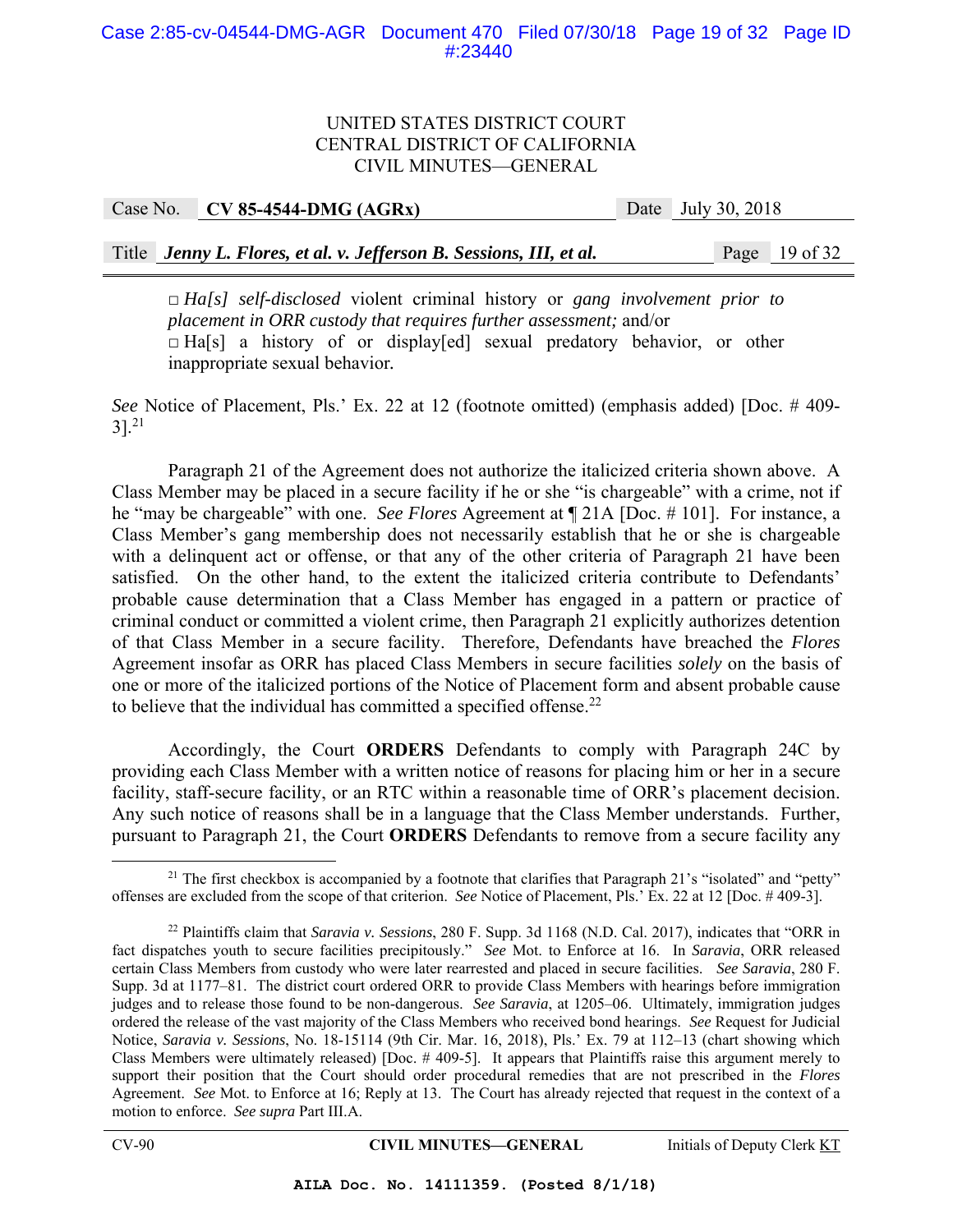#### Case 2:85-cv-04544-DMG-AGR Document 470 Filed 07/30/18 Page 20 of 32 Page ID #:23441

#### UNITED STATES DISTRICT COURT CENTRAL DISTRICT OF CALIFORNIA CIVIL MINUTES—GENERAL

| Case No. | $CV 85-4544-DMG (AGRx)$                                             | Date July 30, 2018 |                 |
|----------|---------------------------------------------------------------------|--------------------|-----------------|
|          |                                                                     |                    |                 |
|          | Title Jenny L. Flores, et al. v. Jefferson B. Sessions, III, et al. |                    | Page $20$ of 32 |

Class Member who was placed or whose placement has been maintained there *solely* because: the Class Member "may be chargeable" (as opposed to "is chargeable") with an offense; the Class Member reported gang involvement or displayed gang affiliation while in care and Defendants lack probable cause to believe that the individual committed any other specified offense; and/or the Class Member self-disclosed gang involvement prior to placement in ORR custody that does not give rise to probable cause to believe that the individual has committed a specified offense. All such Class Members shall be placed "in the least restrictive setting appropriate to [each Class Member's] age and special needs, provided that such setting is consistent with [Defendants'] interests to ensure the [Class Member's] timely appearance before [Defendants] and the immigration courts and to protect the [Class Member's] well-being and that of others." *See Flores* Agreement at ¶ 11 [Doc. # 101].

### **D. ORR's Administration of Psychotropic Medication to Class Members**

 Plaintiffs point out that Exhibit 1 to the Agreement requires licensed programs to "comply with all applicable state child welfare laws and regulations," *see Flores* Agreement, Ex. 1 at ¶ A [Doc. # 101], and claim that ORR has violated Texas law by forcing Class Members at Shiloh RTC to take psychotropic medication without first obtaining a court order or the informed written consent of a person authorized by state law to provide such consent.<sup>23</sup> *See* Mot. to Enforce at 21–22. Defendants concede that "Shiloh RTC's operations *are governed by* the Texas Department of Family and Protective Services (TDFPS) Licensing Division's Minimum Standards for General Residential Operations, which include polic[ies], procedures, and practices concerning the use of psychotropic medication." *See* Sualog Revised Decl. at ¶ 14 (emphasis added) (citing Tex. Admin. Code §§ 748.2253–61) [Doc. # 466-1]. Defendants further concede that Shiloh RTC must comply with Texas state law "concerning informed consent pertaining to the prescription of psychotropic medications to children in state residential treatment facilities." *See id.* at ¶ 15.

<sup>&</sup>lt;sup>23</sup> Plaintiffs also claim that ORR violated state law by administering psychotropic drugs to Julio Z. at Yolo County Juvenile Detention Center without first obtaining a court order or consent from a person authorized to do so. *See* Reply at 14 n.2. Plaintiffs support that assertion with a Parental Medical Authorization form wherein an ORR Institutional Services Director authorized the administration of multiple psychotropic drugs, including Depakote. *See* Pls.' Ex. 62 [Doc. #421-5]. The authorities upon which Plaintiffs rely, however, apply to a child who has been "adjudged a dependent child of the court," *see* Cal. Welf. & Ins. Code § 369.5(a)(1), or "adjudged a ward of the court." *See id.* § 739.5(a)(1); *see also* Cal. R. of Ct. 5.640(b)–(c)(1) (implementing California Welfare and Institutions Code sections 369.5 and 739.5, and identifying forms used to obtain court authorization for administering psychotropic medication). It is unclear whether Julio Z. fell into either of those categories while he was detained at Yolo County Juvenile Detention Center. Therefore, the Court cannot conclude on this record that ORR's practices violate California law.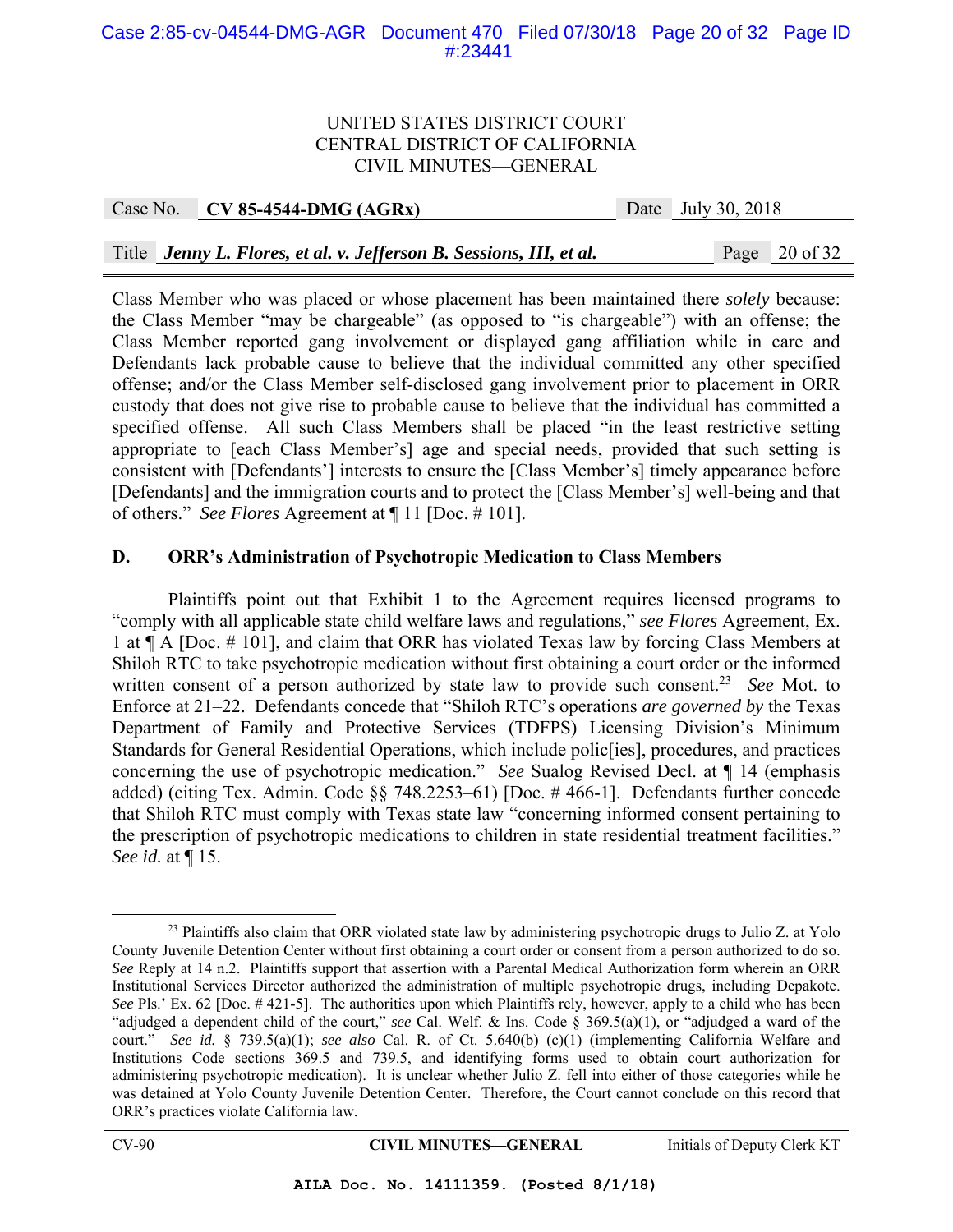#### Case 2:85-cv-04544-DMG-AGR Document 470 Filed 07/30/18 Page 21 of 32 Page ID #:23442

#### UNITED STATES DISTRICT COURT CENTRAL DISTRICT OF CALIFORNIA CIVIL MINUTES—GENERAL

Case No. **CV 85-4544-DMG (AGRx)** Date July 30, 2018

#### Title *Jenny L. Flores, et al. v. Jefferson B. Sessions, III, et al.* Page 21 of 32

Texas's regulations provide that "General Residential Operations" must obtain "written, signed, and dated consent, specific to the psychotropic medication to be administered, from the person legally authorized to give medical consent before administering a new psychotropic medication to a child." *See* Tex. Admin. Code § 748.2001(b). The regulations further state that, prior to obtaining this written consent, the prescribing health care professional must provide the "person legally authorized to give medical consent" with a very detailed disclosure regarding the administration of the psychotropic drug and this disclosure must be in writing or orally conveyed and documented thereafter. *See* Tex. Admin. Code § 748.2253(a). This disclosure must include, *inter alia*, the side effects of the medication, the "[r]isks and benefits of the alternative treatments or procedures," and "[a]n explanation that the person legally authorized to give medical consent may withdraw consent and request the medication be discontinued at any time." *See id.* §  $748.2253(a)(1)–(12)$ . A copy of the signed written consent form must be filed in the child's record. *See id.* § 748.2253(c).

For the purposes of these regulations, a "[p]erson legally authorized to provide consent" is defined as a "person legally authorized to give consent by the Texas Family Code or a person authorized by [a] court[.]" *See* Tex. Admin. Code § 748.43(47). Under the Texas Family Code, parents have the right to consent to medical, psychiatric, or psychological treatment, *see* Tex. Fam. Code  $\S$  151.001(a)(6), and other adult relatives of the child have the right to consent to such treatment if the parent(s) cannot be contacted and has/have not given actual notice of a contrary intent. *See* Tex. Fam. Code  $\S 32.001(a)(1)-(3).^{24}$  The Texas Family Code also allows other adults to consent to such treatment if: (1) the parent(s) cannot be contacted, (2) the parent(s) has/have not given actual notice of a contrary intent, and (3) the adults seeking to authorize the treatment (a) have "actual care, control, and possession of [the] child" and "written authorization to consent from a person having the right to consent" or (b) are "responsible for the actual care, control, and possession of [the] child under the jurisdiction of a juvenile court or committed by a juvenile court to the care of an agency of the state or county[.]" *See id.*  $\S$  32.001(a)(5), (a)(7).

 Plaintiffs present evidence showing that on numerous occasions, ORR staff at Shiloh RTC signed forms purportedly authorizing the administration of psychotropic medication to Class Members. *See* White Decl. at ¶ 5, Pls.' Ex. 89 (Shiloh RTC staff admitted to White that they—and not parents, family members, or potential sponsors—signed Consent to Medical Care Forms for Class Members) [Doc. # 409-5]; Isabella M. Medication Form, Pls.' Ex. 59 (indicating

<sup>&</sup>lt;sup>24</sup> Although Texas Family Code section  $32.001(a)$  provides that these non-parents may consent to "medical, dental, psychological, and surgical treatment of a child[,]" (*i.e.*, the adjective "psychiatric" is missing from this list), Plaintiffs do not argue that such persons are not authorized to consent to the administration of psychotropic medication.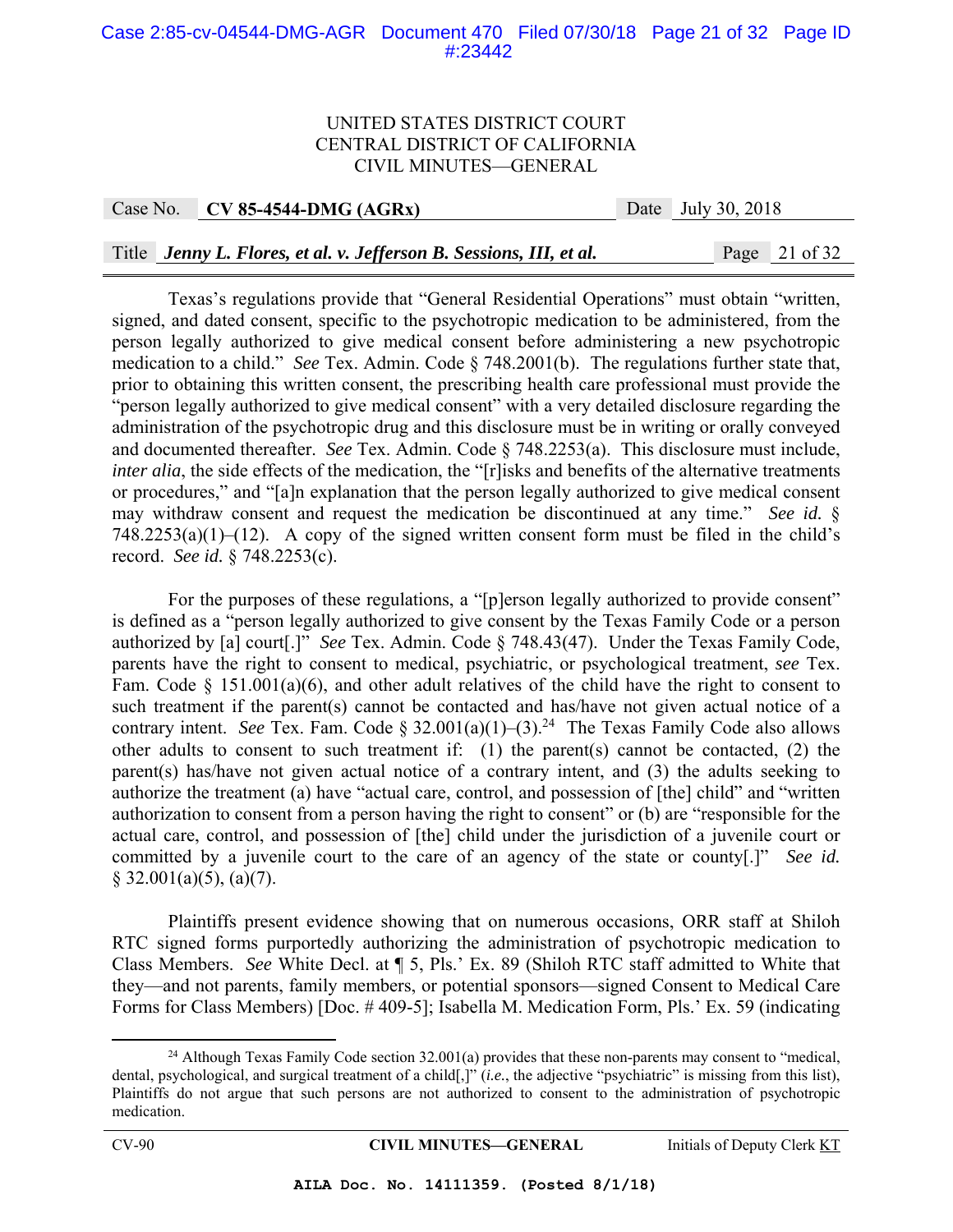#### Case 2:85-cv-04544-DMG-AGR Document 470 Filed 07/30/18 Page 22 of 32 Page ID #:23443

#### UNITED STATES DISTRICT COURT CENTRAL DISTRICT OF CALIFORNIA CIVIL MINUTES—GENERAL

#### Case No. **CV 85-4544-DMG (AGRx)** Date July 30, 2018

#### Title *Jenny L. Flores, et al. v. Jefferson B. Sessions, III, et al.* Page 22 of 32

that Isabella M. was prescribed multiple psychotropic medications upon admission at Shiloh RTC, including topiramate; signed by RN Tabatha Ketner as a "Parent, Guardian, or Conservator") [Doc. # 421-4]; Gabriela N. Medication Form, Pls.' Ex. 60 (indicating that Gabriela N. was prescribed fluoxetine upon admission at Shiloh RTC; signed by Ketner as a "Parent, Guardian, or Conservator") [Doc. # 421-4]; Sofia O. Medication Form, Pls.' Ex. 61 (indicating that Sofia O. had been prescribed various psychotropic medications including hydroxyzine HCL; signed by Ketner as a "Parent, Guardian, or Conservator") [Doc. # 421-5].

Plaintiffs also point to other evidence indicating that ORR administered psychotropic drugs to Class Members at Shiloh RTC without securing parental consent. *See* Decl. of Mother of Isabella M. at ¶ 4, Pls.' Ex. 12 ("Nobody asked me for permission to give medications to my daughter, even though the staff at Shiloh has always had my telephone number and address.") [Doc. # 421-1]; Maricela J. Dec. at ¶¶ 4–7, Pls.' Ex. 48 (upon arriving at Shiloh RTC, staff gave her new medication that she believes has caused her nausea and other side effects; Maricela J. does not believe that she or anyone in her family gave permission for her to take the medication) [Doc. # 421-4]; David I. Decl. at ¶ 7, Pls.' Ex. 14 (David takes pills every morning and night and, as "far as [he] know[s], ORR did not ask [his] mother for permission before [ORR] gave [him] the medication") [Doc. # 421-1]; David I. Patient Profile—Active Medications, Pls.' Ex. 57 (showing David was prescribed several psychotropic medications, including escitalopram) [Doc. # 421-4]. Moreover, it appears that Shiloh RTC officials attempt to secure informed written consent to administer psychotropic medications only if the Class Member "has a viable sponsor[,]" and that these officials do not inform prospective sponsors that they have the right to withdraw their written consent. *See* Sualog Revised Decl. at ¶ 15 ("It is my understanding that, *if a UAC has a viable sponsor*, it is Shiloh's policy to inform the sponsor about any changes in medications prescribed for the child, including starting a new medication or increasing the dose of a current medication. Shiloh's policy is to explain the following: benefits; risks; side effects; medical consequences of refusing the medication or recommendation for the medication; and contact information for the prescribing physician." (emphasis added)) [Doc. # 466-1]. This evidence establishes that Defendants have violated Texas state child welfare laws and regulations by administering psychotropic medications to Class Members at Shiloh without first: (1) providing the disclosure required by 26 Texas Administrative Code section 748.2253 to a "person legally authorized to give medical consent[,]" and (2) securing the informed written consent of "person legally authorized to give consent by the Texas Family Code or a person authorized by [a] court[.]" *See* Tex. Admin. Code §§ 748.43(47), 748.2001(b); *see also* Tex. Fam. Code § 266.004 (procedures for obtaining a court order authorizing medical care for a child in foster care).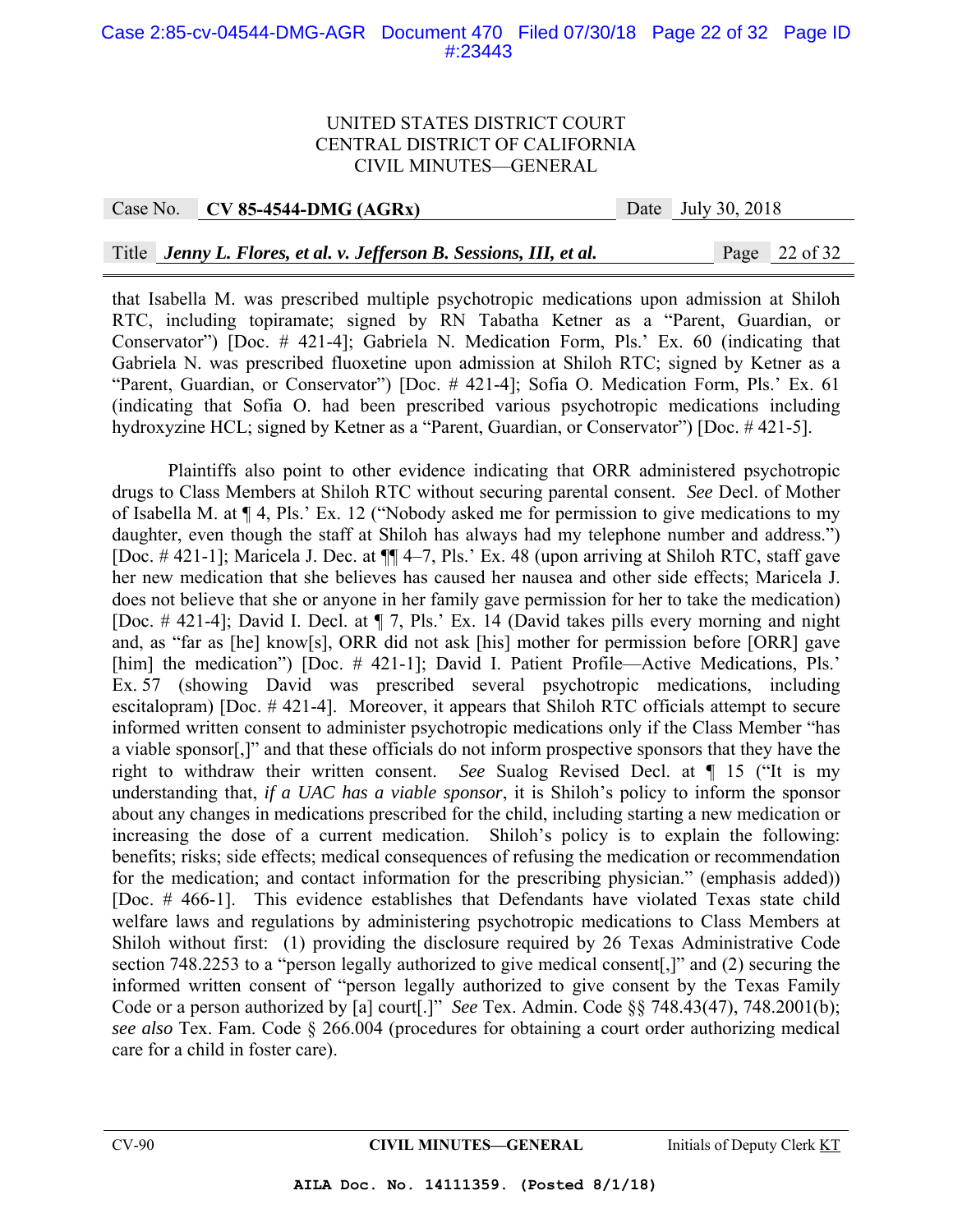#### Case 2:85-cv-04544-DMG-AGR Document 470 Filed 07/30/18 Page 23 of 32 Page ID #:23444

#### UNITED STATES DISTRICT COURT CENTRAL DISTRICT OF CALIFORNIA CIVIL MINUTES—GENERAL

Case No. **CV 85-4544-DMG (AGRx)** Date July 30, 2018

Title *Jenny L. Flores, et al. v. Jefferson B. Sessions, III, et al.* Page 23 of 32

 Defendants nonetheless insist that "ORR is not aware of any reported concerns by the State of Texas about Shiloh's compliance with Texas state guidelines concerning the administration of psychotropic medications to [Class Members] in ORR's custody." *See* Opp'n re Mot. to Enforce at 20–21 (citing Sualog Decl. at ¶ 16 [Doc. # 425-1]). Defendants argue that this Court should "reasonably rely on the conclusions" of state licensing authorities such as TDFPS because of their "extensive level of oversight" over ORR's operations. *See id.* Although a state agency's findings are relevant to whether Defendants have complied with applicable state child welfare laws and regulations, the Court cannot simply defer to the *absence* of any negative findings on the part of the agency, especially in the face of evidence affirmatively showing violations of such laws and regulations. To hold otherwise would be an abdication of this Court's responsibility under Paragraph 37 to enforce the *Flores* Agreement.

 Defendants also suggest (but do not explicitly argue) that their administration of psychotropic medications to Class Members at Shiloh RTC does not violate Texas law because psychiatrists supposedly provided these drugs on "an emergency basis without . . . consent or court authorization when their extreme psychiatric symptoms render[ed] them a danger to themselves or others." *See* Opp'n re Mot. to Enforce at 22 (citing Sualog Decl. at ¶ 15 [Doc. #425-1]; Tex. Fam. Code § 266.009). Texas law does permit Shiloh RTC to administer psychotropic medications "in an emergency during which it is *immediately* necessary to provide medical care to the foster child to prevent the *imminent* probability of death or substantial bodily harm to the child or others." *See* Tex. Fam. Code § 266.009(a) (emphasis added); *see also* 26 Tex. Admin. Code § 748.2257(a) (clarifying that Texas Family Code section 266.009(a) applies to General Residential Operations). Defendants do not identify, however, which (if any) Class Members housed at Shiloh RTC were allegedly provided psychotropic medications on an emergency basis, even though Texas law requires them to retain "[t]he physician's statement regarding the emergency and the prescription . . . ." *See* Opp'n re Mot. to Enforce at 22; 26 Tex. Admin. Code § 748.2257(c). Furthermore, the declarations of several Class Members indicate that ORR officials have *consistently* given them psychotropic drugs without legal authorization. *See* Isabella M. Decl. at ¶ 12, Pls.' Ex. 10 ("At Shiloh, I am given seven pills *every day*." (emphasis added)) [Doc. # 421-1]; David I. Decl. at ¶ 7, Pls.' Ex. 14 ("I take pills *every morning and night*." (emphasis added)) [Doc. # 421-1]. ORR could not have possibly administered psychiatric medication to those Class Members on an "emergency basis" every day.

 For the reasons discussed in this section, the Court finds that Defendants have breached Paragraphs 6 and 9 and Exhibit 1 of the *Flores* Agreement in the course of administering psychotropic medications at Shiloh RTC. The Court **ORDERS** Defendants to comply with *all* Texas child welfare laws and regulations governing the administration of psychotropic drugs to Class Members at Shiloh RTC. Most importantly, Defendants shall do the following before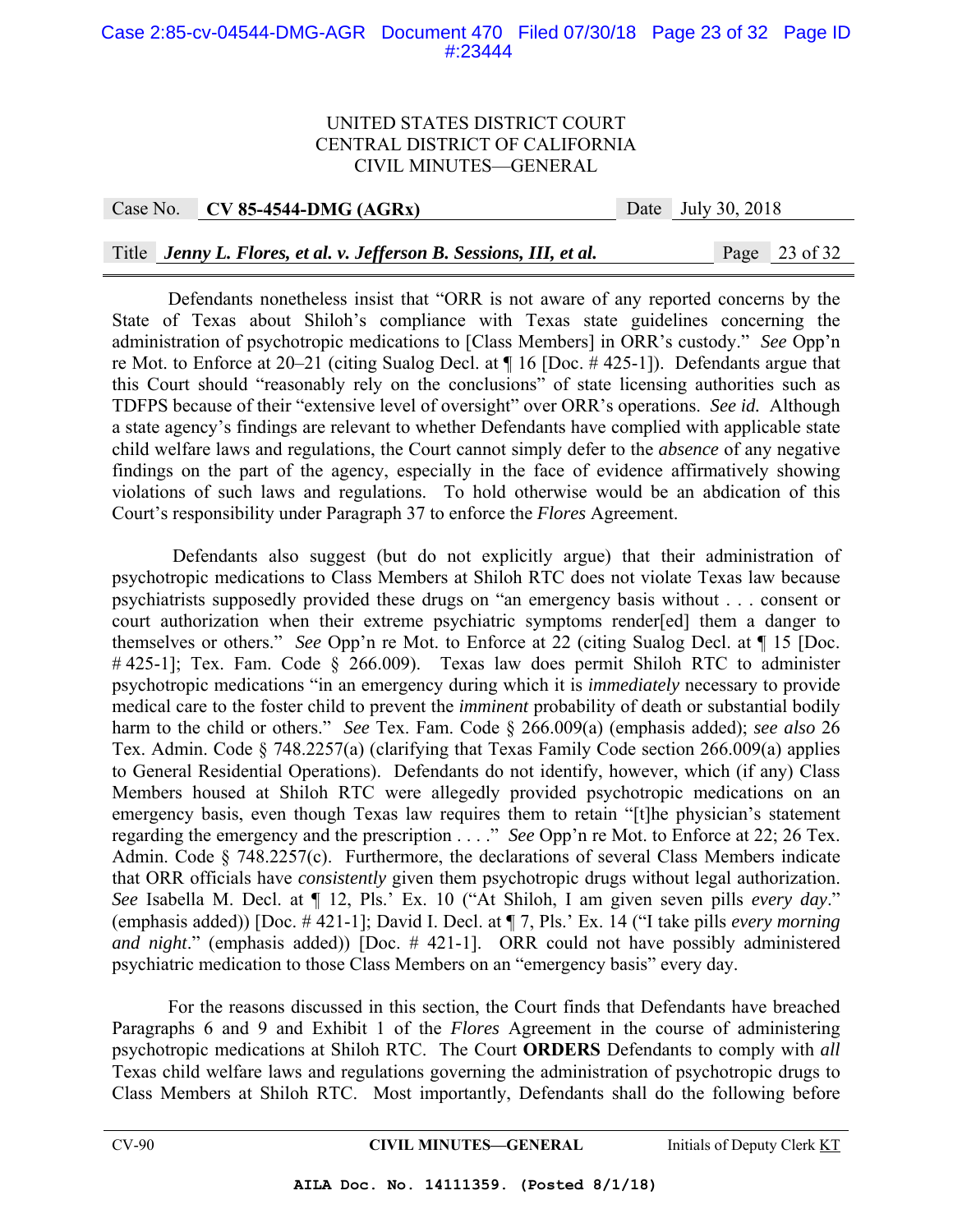#### Case 2:85-cv-04544-DMG-AGR Document 470 Filed 07/30/18 Page 24 of 32 Page ID #:23445

#### UNITED STATES DISTRICT COURT CENTRAL DISTRICT OF CALIFORNIA CIVIL MINUTES—GENERAL

Case No. **CV 85-4544-DMG (AGRx)** Date July 30, 2018

Title *Jenny L. Flores, et al. v. Jefferson B. Sessions, III, et al.* Page 24 of 32

administering *any* psychotropic medication to a Class Member at Shiloh RTC: (1) provide the disclosure required by 26 Texas Administrative Code section 748.2253 to a "person legally authorized to give medical consent" as that term is defined in 26 Texas Administrative Code section 748.43(47), and (2) obtain the written consent of that person in accordance with 26 Texas Administrative Code sections 748.2001 and 748.2253. If Defendants are not able to obtain such informed written consent, then they may not administer the psychotropic medication to the Class Member unless they obtain a court order authorizing them to do so under Texas law or there is an "emergency" as that term is defined in Texas Family Code section 266.009 and 26 Texas Administrative Code section 748.2257. If Defendants administer psychotropic medication on an emergency basis, then Defendants shall adhere to all of the notification and documentation requirements imposed by Texas Family Code section 266.009 and 26 Texas Administrative Code section 748.2257.

#### **E. ORR's Policies and Practices Regarding the Release of Class Members to Sponsors**

 Plaintiffs challenge several ORR policies and practices concerning the release of Class Members to proposed sponsors on the ground that they violate Paragraphs 14 and 18's requirement that Class Members be released "without unnecessary delay[.]"25 *See Flores* Agreement at ¶¶ 14, 18 [Doc. # 101]. First, Plaintiffs argue that ORR breaches these provisions by unilaterally prescribing requirements for proposed sponsors that amount to "extreme vetting" and by continuing to detain Class Members in RTCs on the ground that they have psychiatric or psychological issues that cannot be addressed in an outpatient setting. *See* Mot. to Enforce at 23–27; Reply re Mot. to Enforce at 20–23. Second, Plaintiffs claim that ORR needlessly conditions the release of Class Members who have *ever* been placed in staff-secure or secure facilities on the approval of the agency's Director. *See* Reply re Mot. to Enforce at 21–22. Third, Plaintiffs challenge ORR's policy of delaying the release of Class Members until certain post-release services are in place. *See id.* at 23–26. The Court addresses each of these arguments in turn.<sup>26</sup>

 <sup>25</sup> Plaintiffs also argue that the *Flores* Agreement "allows ORR to detain a non-dangerous minor only if it 'has reason to believe [an available sponsor] may *harm or neglect* the minor . . . .'" *See* Mot. to Enforce at 27 (emphasis in original) (quoting *Flores* Agreement at ¶ 11 [Doc. # 101]). Notwithstanding Plaintiffs' argument to the contrary, the wording of Paragraph 11 is not quite so cabined. Rather, it states that "[n]othing [in the *Flores* Agreement] shall require [Defendants] to release a minor to any person or agency whom [Defendants have] reason to believe may harm or neglect the minor or fail to present him or her before [Defendants] or the immigration courts when requested to do so." *See Flores* Agreement at ¶ 11 [Doc. # 101].

 $26$  Defendants offer certain statistics relating to UACs' "length of care" in ORR custody in order to show that the agency does not unnecessarily delay their release. *See* Sualog Revised Decl. at ¶¶ 27–48 [Doc. # 466-1]. For instance, the average length of care in fiscal years 2015, 2016, 2017, and 2018 were 37 days, 40 days, 51 days,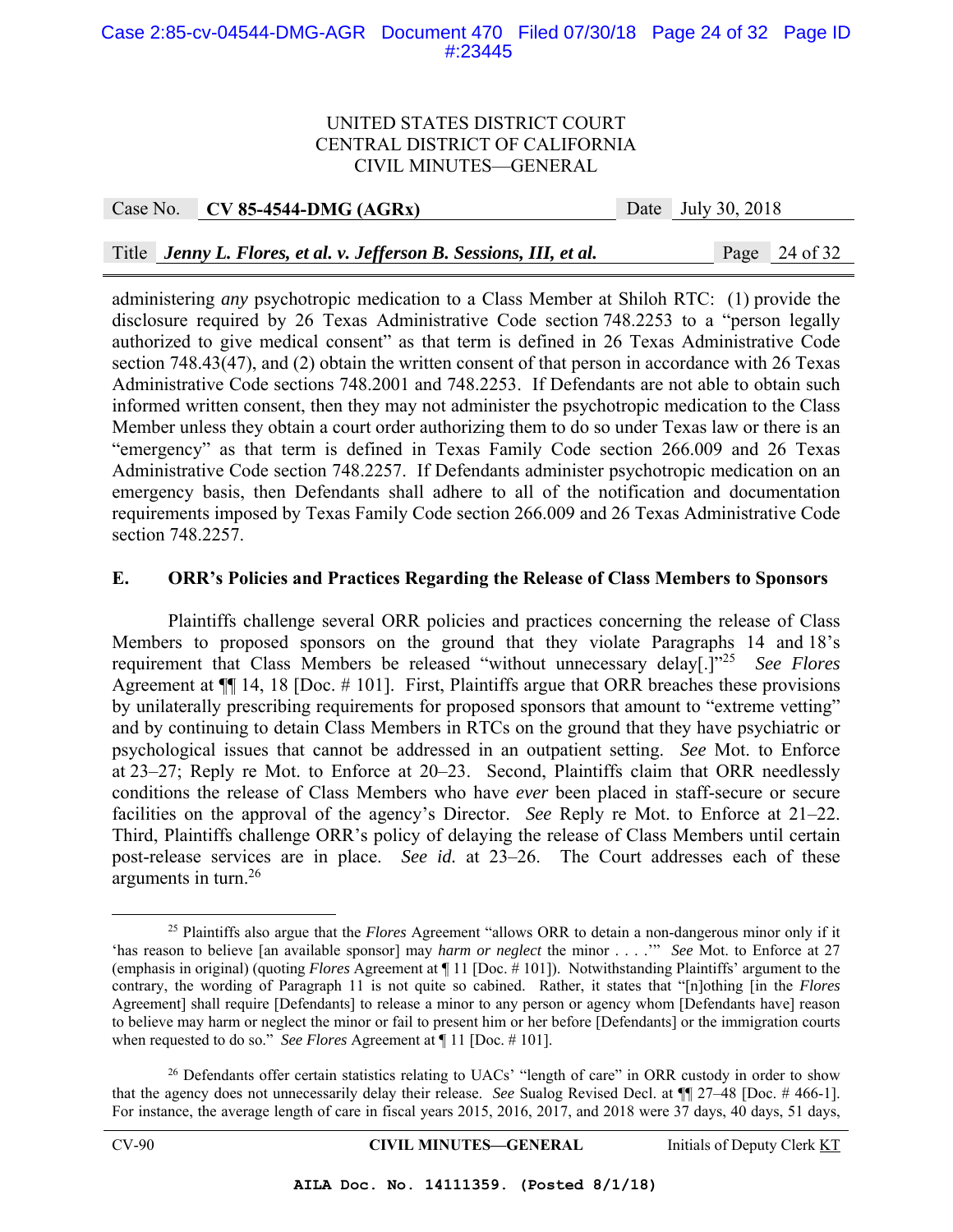### UNITED STATES DISTRICT COURT CENTRAL DISTRICT OF CALIFORNIA CIVIL MINUTES—GENERAL

|--|

## Title *Jenny L. Flores, et al. v. Jefferson B. Sessions, III, et al.* Page 25 of 32

## **1. ORR's Alleged "Extreme Vetting" and Its Purported Prolonged Detention of Class Members in RTCs**

 ORR does not violate the *Flores* Agreement merely because it unilaterally determines the suitability criteria for potential sponsors. Because Paragraph 17 provides a non-exhaustive list of considerations relevant to ORR's "positive suitability" assessments, it impliedly gives ORR the authority to prescribe additional factors. *See Flores* Agreement at ¶ 17 (listing "components" that a suitability assessment "may include") [Doc. # 101]. Of course, ORR's adoption of certain criteria may violate the *Flores* Agreement's other provisions.

 Plaintiffs claim that the experiences of certain Class Members demonstrate that ORR "demands exceptional abilities" in sponsors, which unnecessarily delays their detention. *See* Mot. to Enforce at 23–26. Defendants contest whether ORR unnecessarily delayed the release of seven of the Class Members—*i.e.*, Santiago H., Nicolàs C., Gabriela N., Camila G., Arturo S., Roberto F., and Victoria R. *See* Opp'n re Mot. to Enforce at 27–29. Although the evidence on this point is not entirely clear, it is arguable that ORR delayed releasing or refused to release these seven Class Members because the agency had legitimate suitability concerns or the proposed sponsors withdrew their requests.<sup>27</sup> Some of these delays may have been caused by

and 57 days. *See id.* at ¶ 30. Defendants also speculate that the increases in the average length of detention from fiscal year 2016 to fiscal year 2018 may be attributed to the decrease in the proportion of parents and guardians as opposed to other sponsors who apparently require more thorough vetting. *See* Opp'n re Mot. to Enforce at 25 (citing Sualog Decl. at  $\P$  32–36 [Doc. #425-1]). In the abstract, however, this data is unhelpful because it is unclear how ORR's policies and practices have affected each UAC's length of stay.

<sup>27</sup> *Compare* Santiago H.'s Case Review, Pls.' Ex. 71 at 74–75 (in undated case notes, a psychologist recommended that Santiago H. be released to his aunt) [Doc. # 421-5], *with* Santiago H. Case Mgmt. Notes at 8, 15, 17, Defs.' Ex. B (indicating that ORR spent time verifying the proposed sponsor's relationship to Santiago H., determining whether to conduct a home study, and ascertaining whether the proposed sponsor had custody of another UAC) [Doc. # 429-1]. *Compare* Decl. of Mother of Nicolàs C. at ¶¶ 3, 7–8, Pls.' Ex. 1 (stating that ORR asked for a doctor to verify that Nicolàs C.'s mother's cancer would not hinder her from caring for her son) [Doc. # 421-1], *with* Nicolàs C. Case Notes at 2, Defs.' Ex. C (indicating that ORR may have delayed Nicolàs C.'s release to conduct a home study and to fingerprint his proposed sponsor) [Doc. # 429-2]. *Compare* Grandfather of Gabriela N. Decl. at ¶ 9, Pls.' Ex. 67 ("I got the impression that the home investigator didn't think I made enough money to be able to support [Gabriela N.] and myself.") [Doc. # 421-5], *with* Gabriela N. Case Notes, Defs.' Ex. D at 9–10 [Doc. # 429-3] & Defs.' Ex. E at 1–2 [Doc. # 429-4] (noting that Gabriela N. had been diagnosed with several psychiatric conditions, including suicidal ideation, and denying her Grandfather's request in part because a home study revealed he could not address her "specific needs"). *Compare* Camila G. Decl. at ¶ 8, Pls.' Ex. 55 ("My case worker told me that the only reason that I haven't been released to my aunt . . . is because I don't have an official birth certificate from El Salvador. My mother died before she could register me for an official birth certificate.") [Doc. # 421-4], *with* Camila G. Case Notes at 5–6, Defs.' Ex. F (noting that ORR coordinated with the El Salvadorian consulate to obtain a birth certificate for Camila G. to confirm her aunt's relationship to her) [Doc. # 429-5]. *Compare* Arturo S.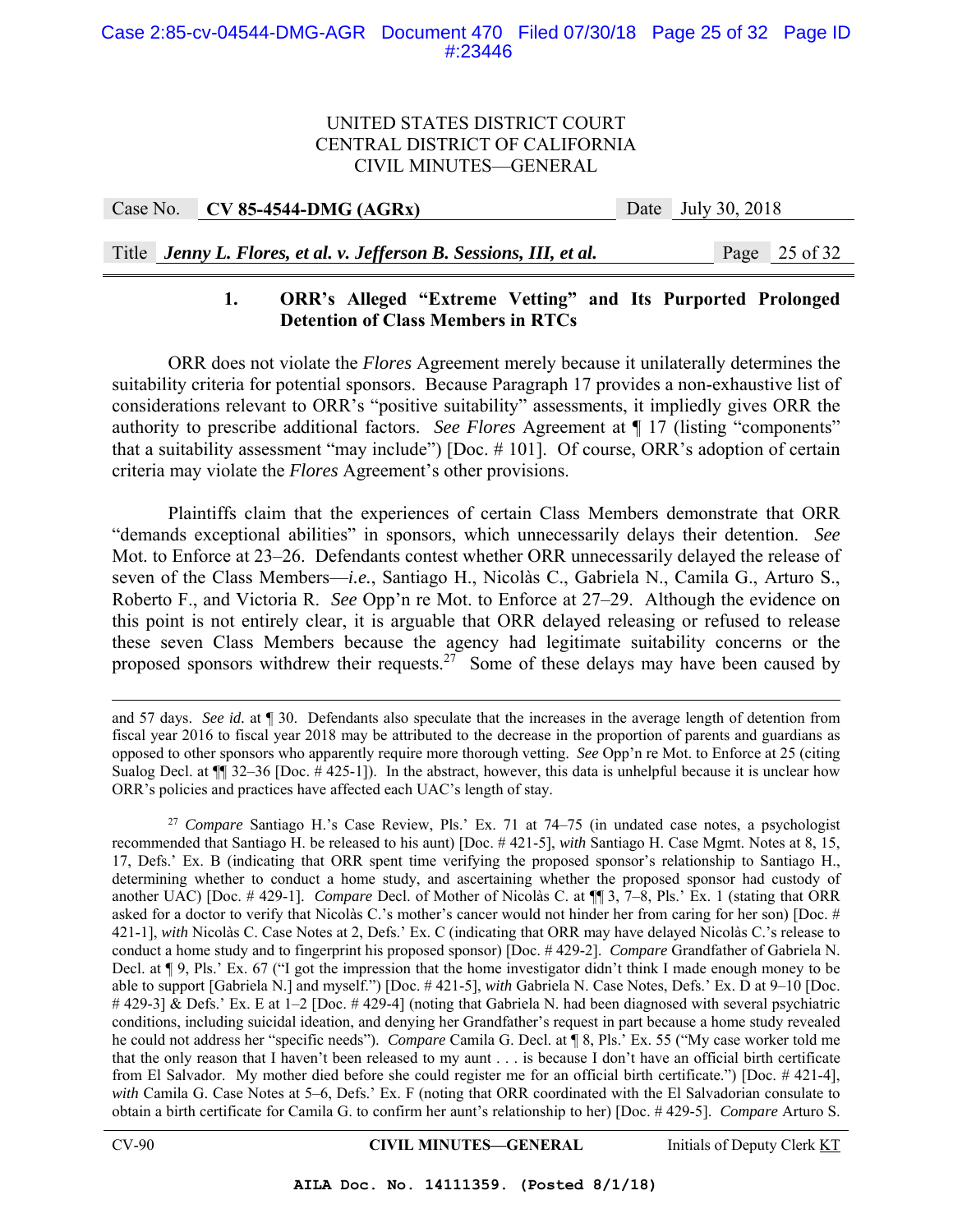#### Case 2:85-cv-04544-DMG-AGR Document 470 Filed 07/30/18 Page 26 of 32 Page ID #:23447

#### UNITED STATES DISTRICT COURT CENTRAL DISTRICT OF CALIFORNIA CIVIL MINUTES—GENERAL

Case No. **CV 85-4544-DMG (AGRx)** Date July 30, 2018

Title *Jenny L. Flores, et al. v. Jefferson B. Sessions, III, et al.* Page 26 of 32

ORR's policy changes in 2015 and 2016 to conduct home studies that are not expressly required by the TVPRA, expand sex offender registry checks to cover all adult household members living with sponsors, and conduct child abuse and neglect checks for category 3 sponsors (*i.e.*, unverified relatives or unrelated adults). *See* Sualog Revised Decl. at ¶¶ 25–26, 32 [Doc. # 466- 1]. Although ORR admits that it implemented these changes without first conducting "impact analyses or other data-based evaluations," *see id.* at ¶ 23, the Court cannot find on this evidentiary record that these measures *per se* "unnecessary delay" the release of Class Members. *See Flores* Agreement at ¶¶ 14, 18 [Doc. # 101]. In fact, they appear to be reasonably calculated to protect Class Members from "harm or neglect" and to ensure that they have an adequate "standard of care."<sup>28</sup> *See Flores* Agreement at  $\P$  11, 17 [Doc. #101].

In any event, Plaintiffs do not request an order releasing these seven Class Members or any of the other Class Members identified in their motion, *see* Proposed Order at 3–5 [Doc. # 422-1], nor is it clear that any of said Class Members are still in ORR custody. *See, e.g.*, Mot. to Enforce at 24–25 (claiming that Santiago H. has reached the age of majority and has been released). Rather, Plaintiffs make this argument to support their request for an order requiring ORR to do the following within 30 days of receiving a complete family reunification packet: release the Class Member to the proposed sponsor or refer the matter to state juvenile authorities. *See* Reply re Mot. to Enforce at 20–21 ("Defendants contest the details with respect to a few class members, but that should give little pause. The purpose of giving youth an opportunity to be heard is to resolve differences with ORR, but with transparency, reliability, and fairness.").

<sup>28</sup> Plaintiffs claim that ORR made these changes "as a concession to political criticism." *See* Reply re Mot. to Enforce at 21. Defendants explain that ORR revised its policies in response to a Senate Subcommittee report that "there were systemic deficiencies in ORR's UAC placement process and that ORR needed to improve oversight and regularize its procedures" regarding releases of UACs. *See* Sualog Revised Decl. at ¶ 23 [Doc. # 466-1].

CV-90 **CIVIL MINUTES—GENERAL** Initials of Deputy Clerk KT

Decl. at ¶ 3, Pls.' Ex. 21 ("I have been told that the doctor has to say it is alright to release me to my dad.") [Doc. # 421-2], *with* Arturo S. Case Notes at 2, 7–8, Defs.' Ex. G (indicating that Arturo's release was delayed in part because a DNA test indicated that the proposed sponsor was not his biological father, and because ORR sought a doctor's recommendation for the release; Arturo has been diagnosed with several psychiatric conditions including posttraumatic stress disorder) [Doc. # 429-6]. *Compare* Roberto F. Decl. at ¶ 6, Pls.' Ex. 37 ("[M]y mom moved from Kansas to Texas to be closer to me. She found a house, which is said to be very nice, to receive me. They continued to take long making the decision to let me live with her. According to her, the government did a study of the home, and everything went well.") [Doc. # 421-3], *with* Roberto F. Case Management Notes at 16, Defs.' Ex. H (noting that Roberto's mother indicated that she wanted him to obtain legal status while he is detained because she was unsure whether she could pay for legal representation while he was in her custody) [Doc. # 429-7]. *Compare*  Victoria R. Decl. at ¶ 4, Pls.' Ex. 13 ("I have been told that I cannot be released until the doctor says it is alright for me to be released.") [Doc. # 421-1], *with* Victoria R. Case Notes at 9–10, Defs.' Ex. I (suggesting that the delay in releasing Victoria is at least partially because her father did not want to be a sponsor and ORR suspected Victoria's sister of child abuse and neglect) [Doc. # 427-8].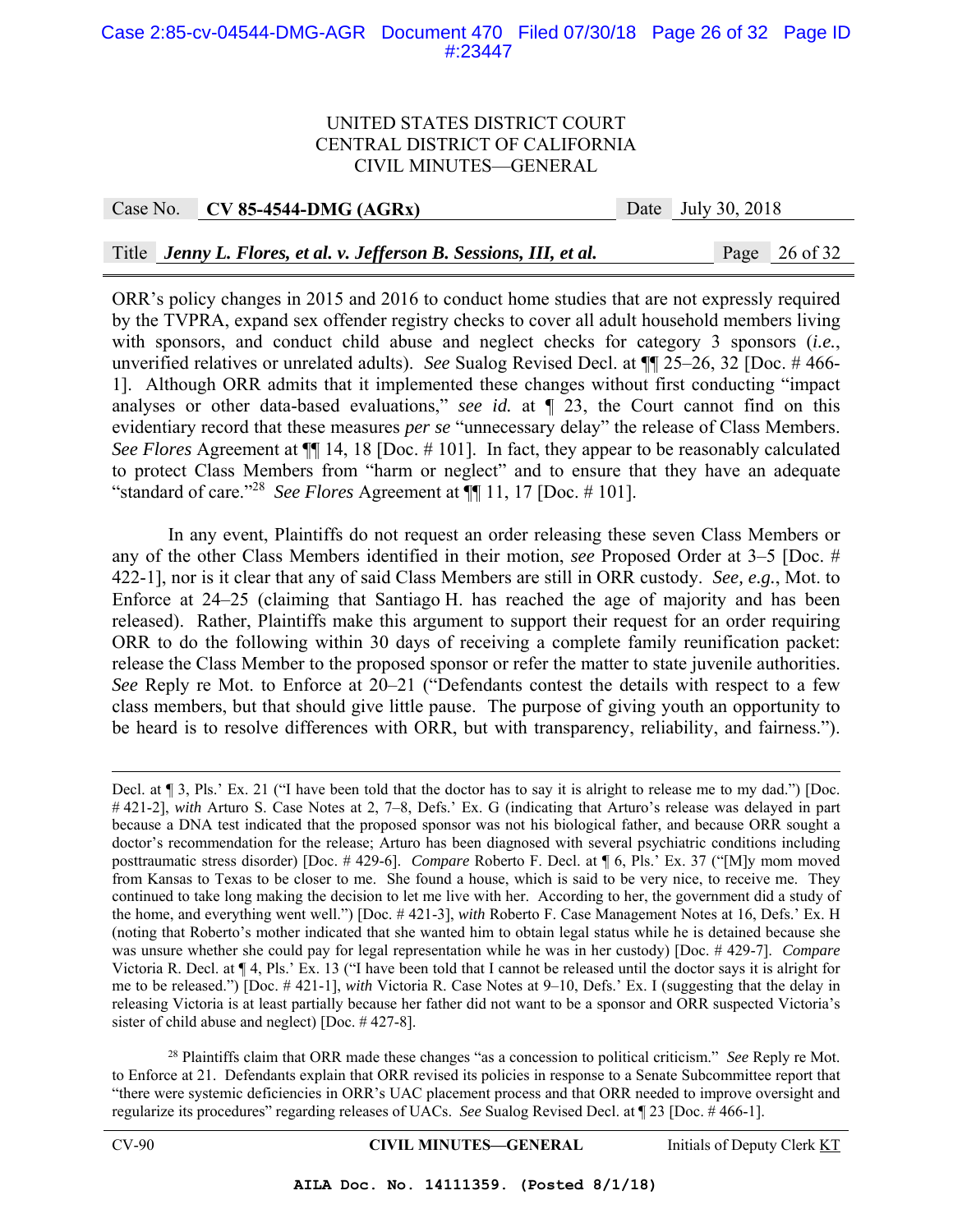#### Case 2:85-cv-04544-DMG-AGR Document 470 Filed 07/30/18 Page 27 of 32 Page ID #:23448

#### UNITED STATES DISTRICT COURT CENTRAL DISTRICT OF CALIFORNIA CIVIL MINUTES—GENERAL

| Case No. CV 85-4544-DMG $(AGRx)$                                    | Date July 30, 2018 |                 |  |
|---------------------------------------------------------------------|--------------------|-----------------|--|
|                                                                     |                    |                 |  |
| Title Jenny L. Flores, et al. v. Jefferson B. Sessions, III, et al. |                    | Page $27$ of 32 |  |

The Court has already rejected this request because no such procedural requirement appears in the *Flores* Agreement. *See supra* Part III.A. Nonetheless, to the extent Plaintiffs claim that particular policies or practices breach the Agreement, the Court shall consider such arguments.

 Plaintiffs also challenge ORR's policy of refusing to release a Class Member from an RTC unless a staff doctor has recommended that course of action. *See* Mot. to Enforce at 26–27 (citing Isabella M. Decl. at ¶ 4, Pls.' Ex. 10 [Doc. # 421-1]; Decl. of Mother of Isabella M. at ¶ 5, Pls.' Ex. 12 [Doc. # 421-1]; Daniella Q. Decl. at ¶ 3, Pls.' Ex. 19 [Doc. # 421-1]; Victoria R. Decl. at ¶ 4, Pls.' Ex. 13 [Doc. # 421-1]; Arturo S. Decl. at ¶ 3, Pls.' Ex. 21 [Doc. # 421-2]). Placement in an RTC, however, requires a finding that the Class Member "has a psychiatric or psychological issue *that cannot be addressed in an outpatient setting*." *See* ORR Guide at § 1.4.6, *available at* https://www.acf.hhs.gov/orr/resource/children-entering-the-united-statesunaccompanied (last rev. Jan. 27, 2015) (emphasis added). By definition, "the standard of care [a Class Member] would receive" outside of a facility that provides *inpatient* psychiatric or psychological treatment would be inadequate for that Class Member's needs. *See Flores* Agreement at  $\P$  17 [Doc.  $\#$  101]. To the extent that a particular Class Member challenges that placement determination, he or she may seek judicial review of the decision in accordance with Paragraph 24B. *See supra* Part III.A. Detaining a Class Member in an RTC on the basis of this policy of physician approval, however, is not necessarily a violation of the *Flores* Agreement.

## **2. Conditioning Release on the Approval of the Director**

Prior to June 29, 2018, Section 2.7 of the ORR Guide provided in relevant part:

The ORR/[Federal Field Specialist] elevates release decisions to the ORR Director, or the Director's designee, for any UAC in a secure or staff secure facility, or for any UAC who had previously been in a secure or staff secure facility. The ORR Director or designee makes release decisions for children in these types of facilities.

*See* ORR Guide at § 2.7, *available at* https://www.acf.hhs.gov/orr/resource/children-enteringthe-united-states-unaccompanied-section-2#2.7 (last rev. June 12, 2017) [https://web.archive.org/web/20180209024712/https://www.acf.hhs.gov/orr/resource/childrenentering-the-united-states-unaccompanied-section-2].

Similarly, before July 3, 2018, ORR's Frequently Asked Questions ("FAQ") regarding the ORR Director's release decisions indicated that if the UAC had previously been placed into a secure or staff-secure facility "based on incomplete, inaccurate or erroneous information" (*e.g.*,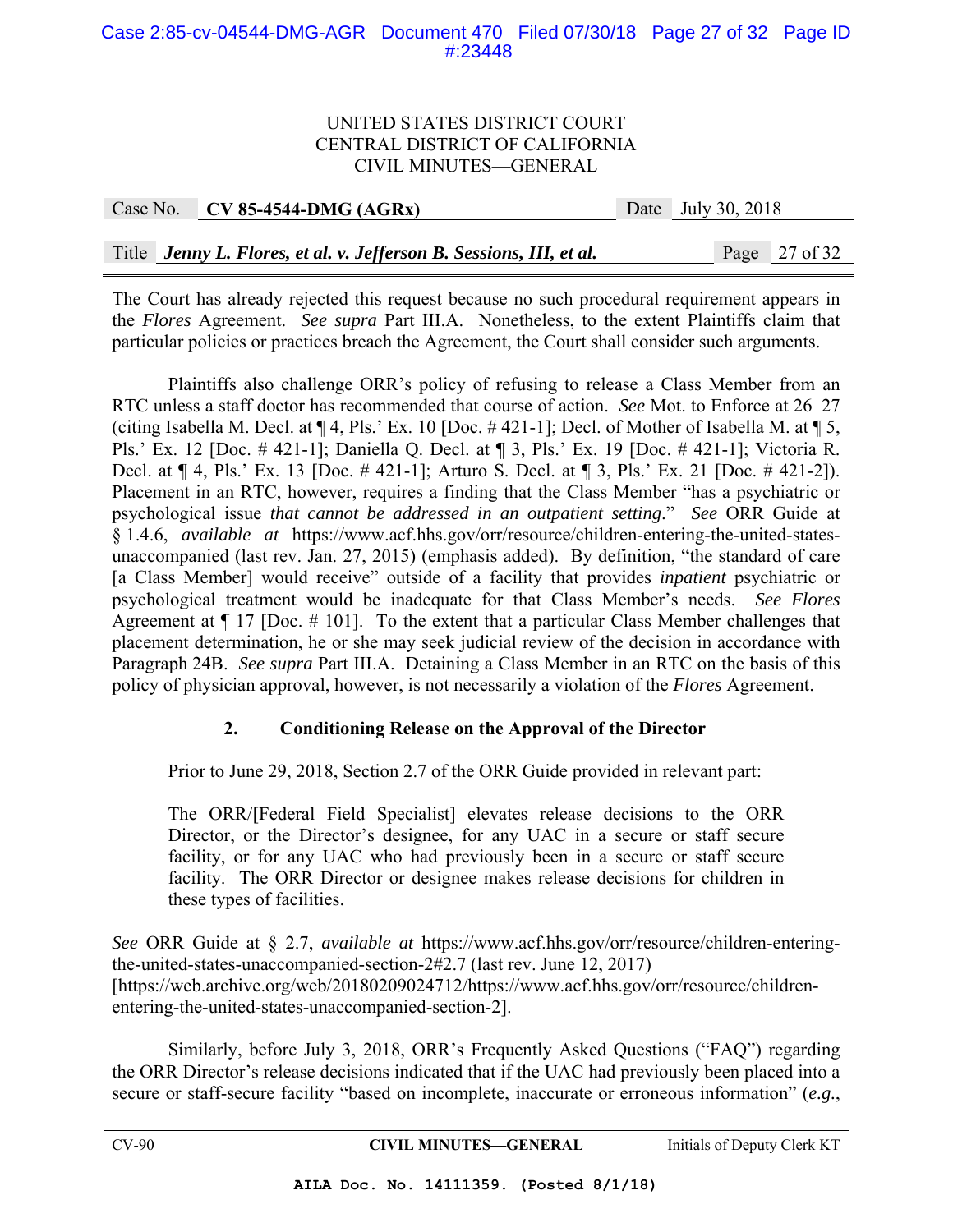#### Case 2:85-cv-04544-DMG-AGR Document 470 Filed 07/30/18 Page 28 of 32 Page ID #:23449

#### UNITED STATES DISTRICT COURT CENTRAL DISTRICT OF CALIFORNIA CIVIL MINUTES—GENERAL

|  | Case No. CV 85-4544-DMG $(AGRx)$                                    |  | Date July 30, 2018 |  |                          |
|--|---------------------------------------------------------------------|--|--------------------|--|--------------------------|
|  |                                                                     |  |                    |  |                          |
|  | Title Jenny L. Flores, et al. v. Jefferson B. Sessions, III, et al. |  |                    |  | Page $28 \text{ of } 32$ |

"an erroneous report that the child was affiliated with a gang"), such a case had to be elevated to the ORR Director for his (or his designee's) approval. *See* ORR FAQ: ORR Director's Release Decision, Pls.' Ex. 24 [Doc. # 409-3]. The FAQ also stated that if UAC was previously placed in a secure or staff-secure facility and prevailed in *Flores* bond hearing on a question of dangerousness, the release decision would still be elevated to the ORR Director, although he supposedly would not deny the release request based solely on the UAC's dangerousness.29 *See id.*

 Notwithstanding these portions of the ORR Guide and the FAQ, the Deputy Director asserts "there is no ORR Director review of releases if an Immigration Judge in a *Flores* Custody Redetermination hearing determines a UAC is not a danger to the community, and ORR does not appeal the decision." *See* Sualog Revised Decl. at ¶ 22 [Doc. # 466-1]. The Deputy Director concedes, however, that "ORR has . . . implemented a separate review procedure by which the release determination for any UAC who *has been previously housed* in staff-secure or secure ORR facilities is reviewed by the Director of ORR prior to release." *See id.* (emphasis added).

 Defense Counsel admitted in a letter to Plaintiffs' attorneys that "UAC in non-secure shelter care are unlikely to benefit from a [bond] hearing as ORR *likely would concede* to an immigration judge that such UAC are not a danger and may be released upon the determination of a suitable sponsor." *See* Sept. 12, 2017 Letter from Sarah Fabian at 4, Pls.' Ex. 90 (emphasis added) [Doc. # 434-1]. Given that Class Members who were previously (but are no longer) in secure or staff-secure facilities are no more dangerous than others who have been placed in less restrictive settings, there is no apparent justification for subjecting such Class Members to an extra layer of review that would inevitably prolong their detention (*i.e.*, requiring the ORR Director or his designee's approval, rather than merely the approval of ORR personnel who typically handle such decisions). *See* Opp'n to Mot. to Enforce at 23 (conceding that there is "a system by which two determinations must be made before a minor can be released: (1) a dangerousness determination; and (2) a determination regarding the suitability of a proposed [sponsor]."). The same is true for Class Members who prevail on their *Flores* bond hearings or are placed into secure or staff-secure facilities "based on incomplete, inaccurate or erroneous

 $^{29}$  On June 29, 2018, ORR removed the aforesaid language from Section 2.7 of the ORR Guide, apparently in response to Plaintiffs' challenge thereto. *See* ORR Guide at § 2.7, *available at* https://www.acf.hhs.gov/orr/resource/children-entering-the-united-states-unaccompanied-section-2#2.7 (last rev. June 29, 2018). It also appears that on July 3, 2018, ORR removed from its website the portions of the FAQ that are discussed above. *See* Unaccompanied Alien Children Frequently Asked Questions, ORR, https://www.acf.hhs.gov/orr/unaccompanied-children-frequently-asked-questions (last rev. July 3, 2018).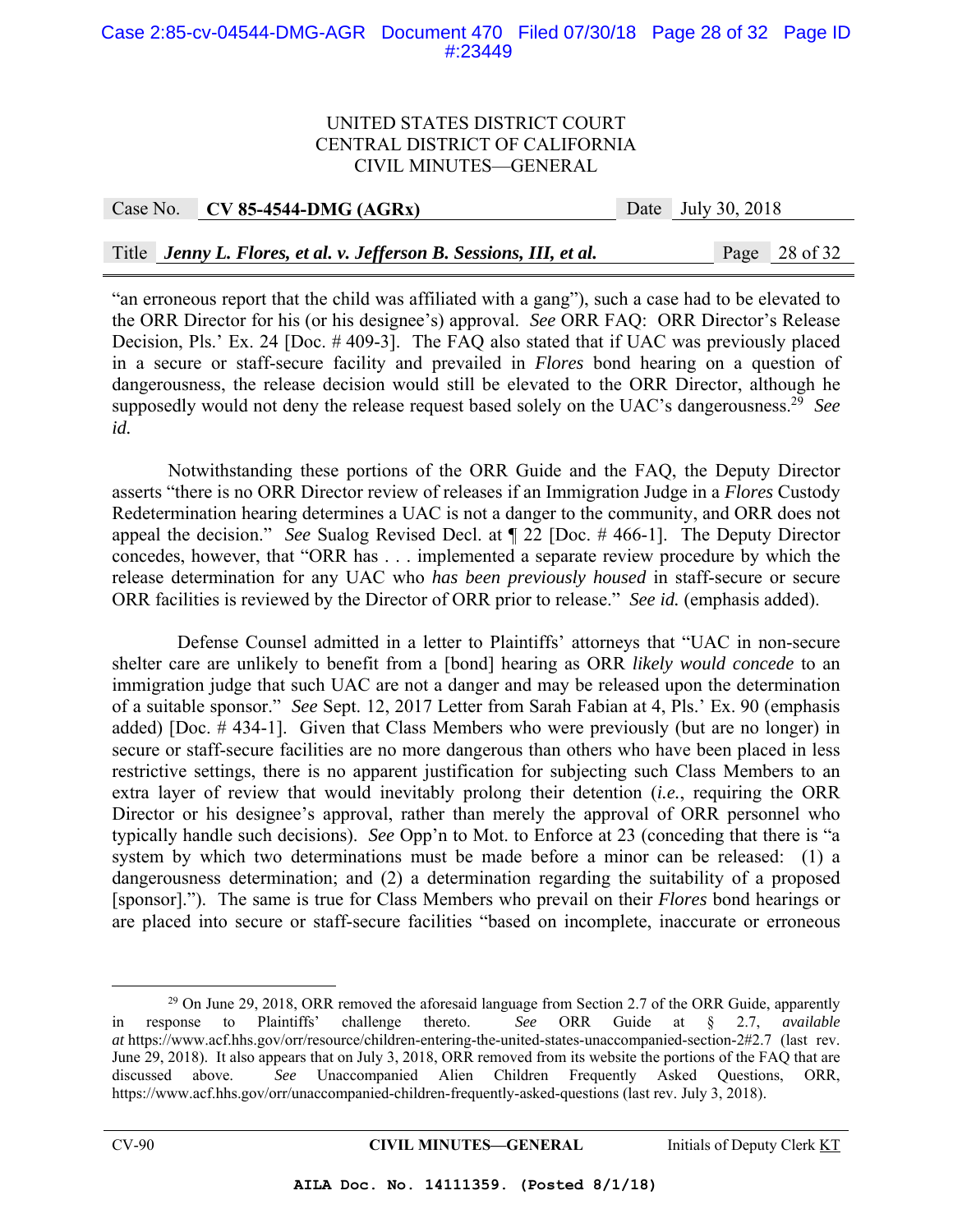#### Case 2:85-cv-04544-DMG-AGR Document 470 Filed 07/30/18 Page 29 of 32 Page ID #:23450

#### UNITED STATES DISTRICT COURT CENTRAL DISTRICT OF CALIFORNIA CIVIL MINUTES—GENERAL

| Case No. | $C_{\rm V}$ S5-4544-DMG (AGRx)                                      | Date July 30, 2018 |                 |
|----------|---------------------------------------------------------------------|--------------------|-----------------|
|          |                                                                     |                    |                 |
|          | Title Jenny L. Flores, et al. v. Jefferson B. Sessions, III, et al. |                    | Page $29$ of 32 |

information[.]"30 *See* ORR FAQ: ORR Director's Release Decision, Pls.' Ex. 24 [Doc. # 409- 3]. Thus, to the extent that ORR still requires the ORR Director or his designee to approve the release of any Class Member who was previously placed in a secure or staff-secure facility but was later transferred to a less restrictive setting, the agency violates the *Flores* Agreement by unnecessarily delaying the release of that Class Member. *See Flores* Agreement at ¶¶ 14, 18 [Doc. # 101].

The Court therefore **ORDERS** Defendants to cease requiring ORR Director or designee approval prior to release of Class Members who: (1) were previously placed in secure or staffsecure facilities but have since been transferred to less restrictive settings; (2) prevailed on their *Flores* bond hearings; and/or (3) were placed in secure or staff-secure facilities based on incomplete, inaccurate, or erroneous information.

## **3. Requiring Post-Release Services to Be in Place Prior to Release**

 ORR's Deputy Director attests that "[i]n March 2016, ORR required that UAC[s] who fall into the mandatory categories in the TVPRA and other cases where a home study is conducted . . . have a post-release services provider in place, *prior to discharge*." *See* Sualog Revised Decl. at ¶ 24 (emphasis added) [Doc. # 466-1]. Yet, she cryptically (and quite inconsistently) states that "[f]or non-TVPRA cases, post-release services may begin after release." *See id.* She also concedes that "[t]his referral [for post-release services] can sometimes lengthen the time some UAC[s] spend in care" because "there are waitlists for . . . post-release services." *See id.* According to the ORR Guide, the sponsors must be provided no fewer than nine different post release service areas (and, in some instances, more service areas are required), including information about child abuse, neglect, separation, grief and loss, and how these issues affect children; relevant mental health resources and referrals; monitoring and assistance in facilitating the sponsor's plan to ensure the UAC's attendance at all immigration court proceedings and compliance with DHS requirements; assistance in accessing relevant legal resources; and information about gang prevention programs in the sponsor's community. *See* ORR Guide at § 6.2.2, available at https://www.acf.hhs.gov/orr/resource/children-entering-theunited-states-unaccompanied (last rev. Sept. 11, 2017).

The Court concludes that ORR's *blanket* rule requiring that post-release services are in place before releasing a Class Member to a sponsor for whom home study services were conducted violates Paragraph 14 and 18's bar on unnecessarily delaying the release of Class Members. *See* Owens Decl. at ¶¶ 1, 5 (retired Los Angeles assistant county counsel, who attests

CV-90 **CIVIL MINUTES—GENERAL** Initials of Deputy Clerk KT

<sup>&</sup>lt;sup>30</sup> Plaintiffs do not explicitly challenge this policy's application to Class Members who are currently housed in secure or staff-secure facilities and have not obtained favorable *Flores* bond determinations.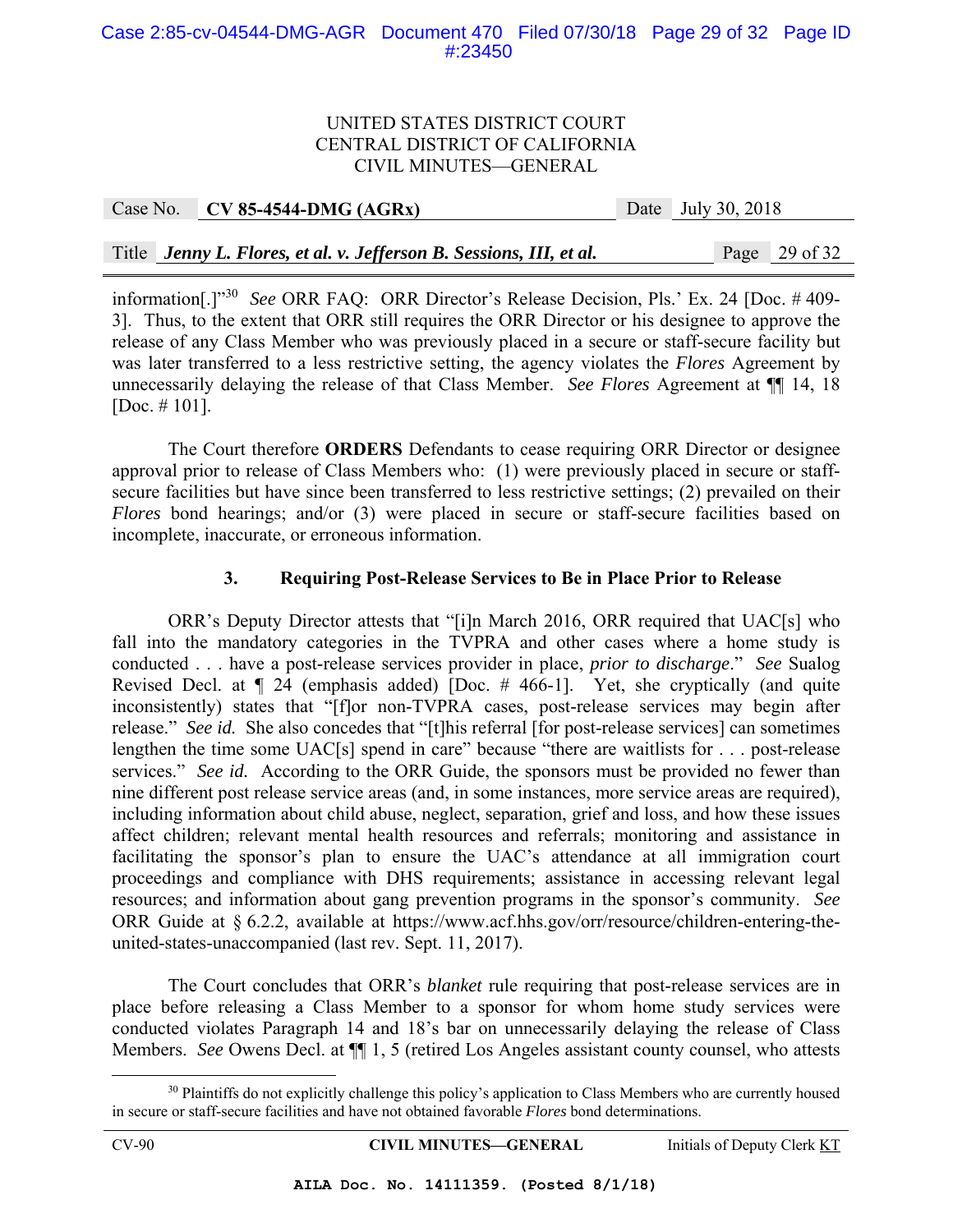#### Case 2:85-cv-04544-DMG-AGR Document 470 Filed 07/30/18 Page 30 of 32 Page ID #:23451

#### UNITED STATES DISTRICT COURT CENTRAL DISTRICT OF CALIFORNIA CIVIL MINUTES—GENERAL

#### Case No. **CV 85-4544-DMG (AGRx)** Date July 30, 2018

Title *Jenny L. Flores, et al. v. Jefferson B. Sessions, III, et al.* Page 30 of 32

that in his experience, "having [post-release] services in place is generally not a precondition to release in a child dependency case") [Doc. 434-2]. Neither the TVPRA nor the *Flores*  Agreement require the adoption of this rule.<sup>31</sup> Moreover, the Deputy Director's declaration strongly suggests that this policy applies even if a home study resulted in a positive suitability assessment. *See* Sualog Revised Decl. at ¶¶ 24–25 [Doc. # 466-1]. Furthermore, Defendants' assertion that "ORR lacks the authority to reassume care if the sponsor abuses or neglects a child after a UAC has been released from [its] custody" does not support this policy. *See id.* at ¶ 20. The *Flores* Agreement explicitly confers upon Defendants the authority to "terminate the custody arrangements and assume legal custody of any minor" whose sponsor fails to "provide for the minor's physical, mental, and financial well-being." *See Flores* Agreement at ¶¶ 15A, 16 [Doc. # 101].

 Accordingly, the Court **ORDERS** Defendants to cease uniformly requiring post-release services to be in place *before* the release of a Class Member to a sponsor. Such detention shall be permitted if and only if ORR conducts an individualized assessment and determines that, given the particularized needs of the Class Member, the sponsor would not be a suitable custodian if such post-release services were not in place prior to release. *See id.* at ¶ 17. Otherwise, the continued detention of a Class Member pursuant to this blanket policy amounts to unnecessary delay. *See id.* at ¶¶ 14, 18.

#### **IV.**

#### **CONCLUSION**

 Based on the foregoing, the Court **GRANTS IN PART** and **DENIES IN PART** Plaintiffs' motion to enforce the *Flores* Agreement as follows:

1. Pursuant to Paragraphs 6, 7, 8, and 19 of the *Flores* Agreement, the Court **ORDERS** Defendants to transfer all Class Members out of Shiloh RTC unless a licensed psychologist or psychiatrist has determined or determines that a particular Class Member poses a risk of harm to self or others. Class Members who do not fall within that exception shall be placed "in the least restrictive setting appropriate to [each Class Member's] age and special needs, provided that such setting is consistent with [Defendants'] interests to ensure the [Class Member's] timely appearance before [Defendants] and the immigration courts and to protect the [Class Member's] well-

CV-90 **CIVIL MINUTES—GENERAL** Initials of Deputy Clerk KT

 <sup>31</sup> The TVPRA provides in pertinent part that ORR "shall conduct follow-up services, *during the pendency of removal proceedings*, on children for whom a home study was conducted and is authorized to conduct follow-up services in cases involving children with mental health or other needs who could benefit from ongoing assistance from a social welfare agency." *See* 8 U.S.C. § 1232(c)(3)(B) (emphasis added).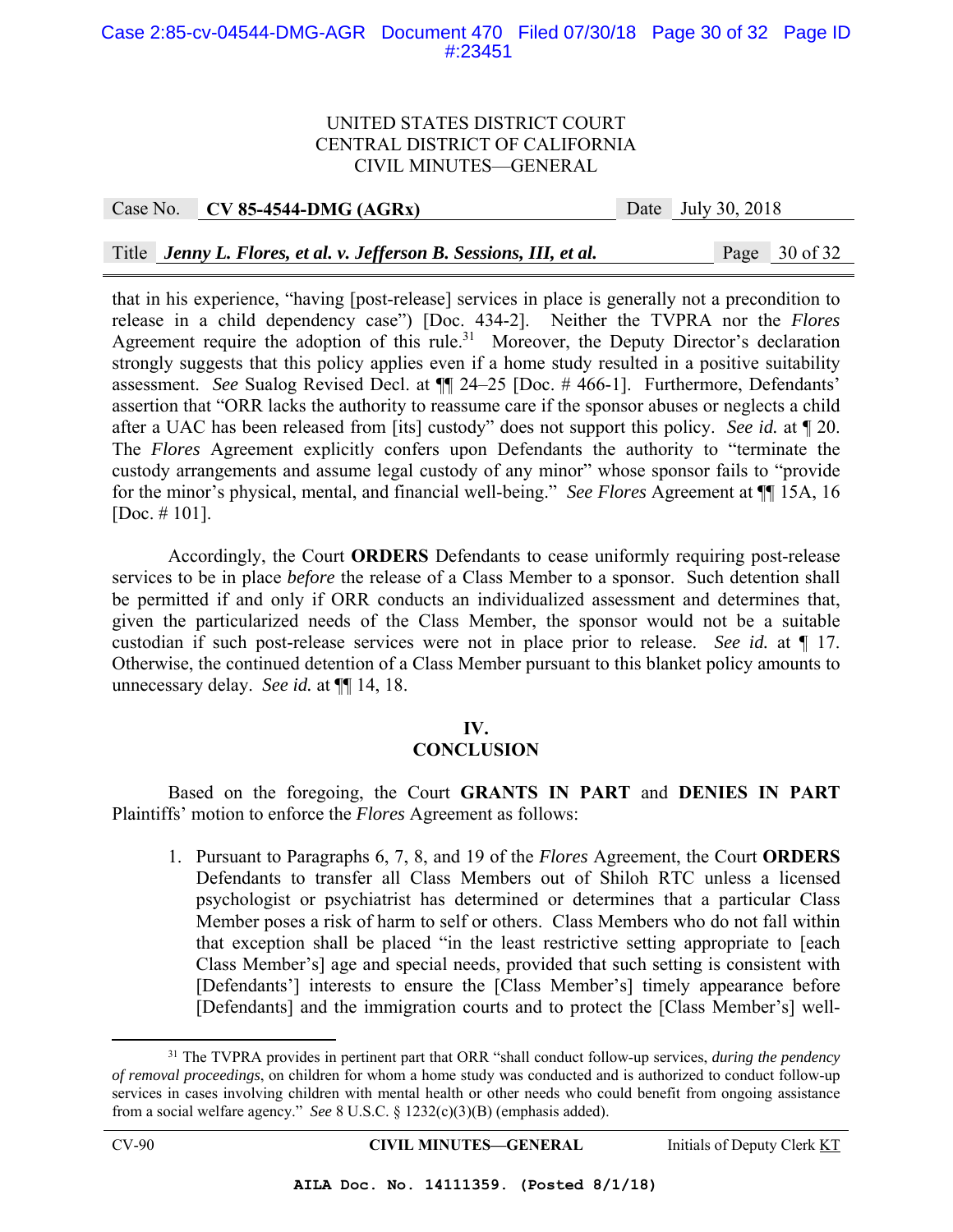### Case 2:85-cv-04544-DMG-AGR Document 470 Filed 07/30/18 Page 31 of 32 Page ID #:23452

#### UNITED STATES DISTRICT COURT CENTRAL DISTRICT OF CALIFORNIA CIVIL MINUTES—GENERAL

Case No. **CV 85-4544-DMG (AGRx)** Date July 30, 2018 Title *Jenny L. Flores, et al. v. Jefferson B. Sessions, III, et al.* Page 31 of 32

> being and that of others." *See Flores* Agreement at ¶ 11 [Doc. # 101]. The parties shall meet and confer to determine a reasonable time frame in which such transfers can be effectuated and the procedures ORR shall undertake to ensure that these transfers do not disrupt the continuity of care and the health of each Class Member. To the extent the parties reach agreement on any procedures that differ from those that appear in their consent decree, they shall submit a stipulation and proposed order as to any amendments **by August 10, 2018**;

- 2. Pursuant to Paragraphs 6, 7, 8, and 19, and Exhibit 1 of the Agreement, the Court **ORDERS** Defendants to: (a) cease employing at Shiloh RTC any security measures that are not necessary for the protection of minors or others, including the denial of access to drinking water; and (b) permit Class Members at Shiloh RTC to "talk privately on the phone, as permitted by the house rules and regulations[.]" *See Flores* Agreement, Ex. 1 at ¶ A12;
- 3. The Court **ORDERS** Defendants to comply with Paragraph 24C by providing each Class Member with a written notice of reasons for placing the minor in a secure facility, staff-secure facility, or an RTC within a reasonable time either before or after ORR's placement decision. Any such notice shall be in a language that the Class Member understands;
- 4. Pursuant to Paragraph 21, the Court **ORDERS** Defendants to remove from a secure facility any Class Member who was placed or whose placement has been maintained there *solely* because: the Class Member "may be chargeable" (as opposed to "is chargeable") with an offense; the Class Member reported gang involvement or displayed gang affiliation while in care and Defendants lack probable cause to believe that the individual committed any other specified offense; and/or the Class Member self-disclosed gang involvement prior to placement in ORR custody that does not give rise to probable cause to believe that the individual has committed a specified offense. All such Class Members shall be placed "in the least restrictive setting appropriate to [each Class Member's] age and special needs, provided that such setting is consistent with [Defendants'] interests to ensure the [Class Member's] timely appearance before [Defendants] and the immigration courts and to protect the [Class Member's] well-being and that of others." *See* Flores Agreement at ¶ 11;
- 5. In accordance with Paragraphs 6 and 9 and Exhibit 1 of the Agreement, the Court **ORDERS** Defendants to comply with *all* Texas child welfare laws and regulations governing the administration of psychotropic medications to Class Members at Shiloh